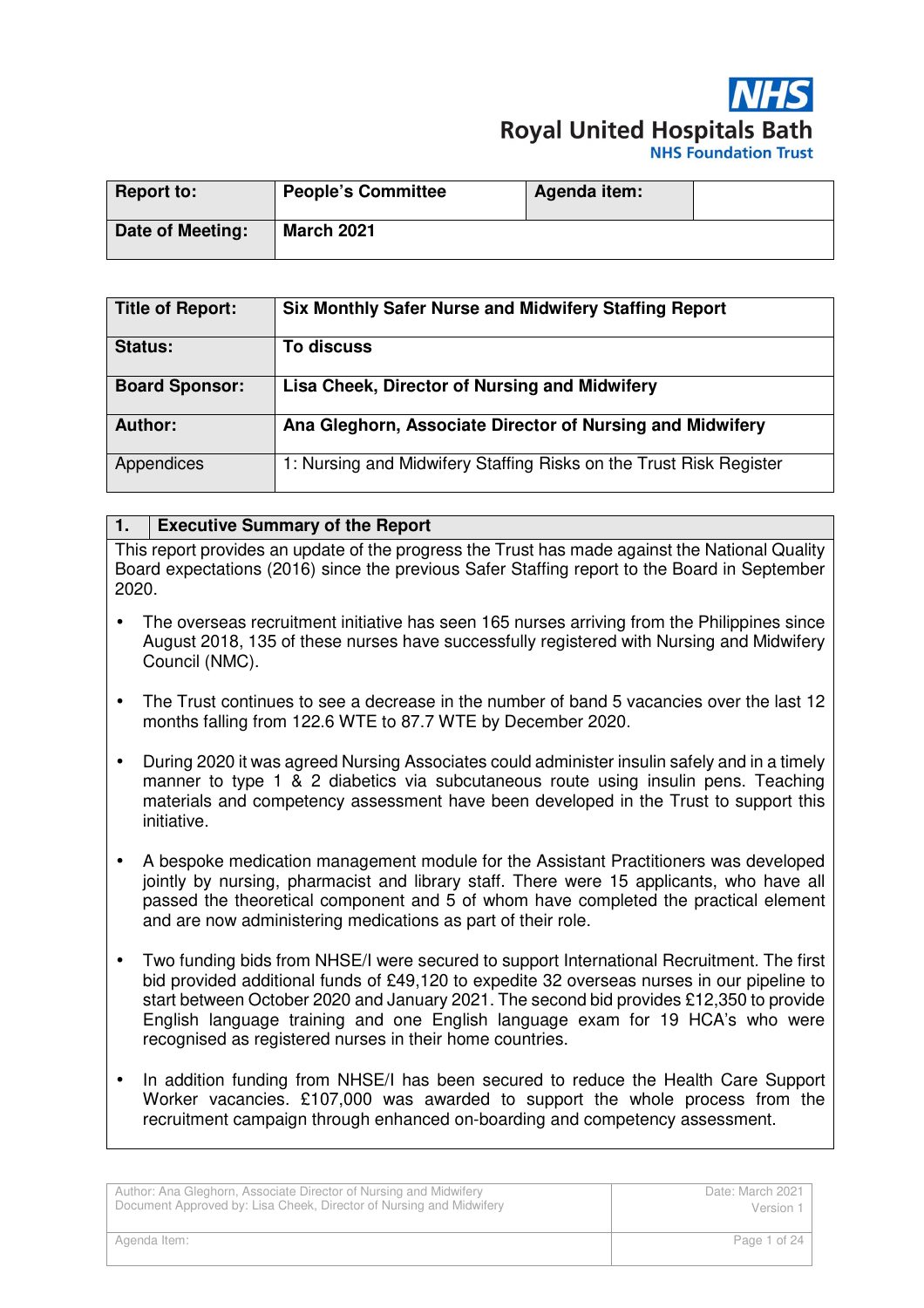- The Continuous Practice Development opportunities sought by staff continue to be supported via the National CPD Fund. By the end of the financial year, the Trust will have a spend plan for all national funds allocated.
- Two Registered Nurse Apprenticeship programs are being explored, both of which have secured some Health Education England funding to support the salary costs. One of these programs would support Nursing Associates to become Registered Nurses following a two year apprenticeship.

#### **2. Recommendations (Note, Approve, Discuss)**

The Board is asked to note the improving picture in the reduced number of nurse vacancies and the success of the overseas recruitment initiatives and to note the continued and sustained emphasis on recruitment and retention of staff.

#### **3. Legal / Regulatory Implications**

It is recommended good practice following the Chief Nurse Compassion in Practice 2012 and Francis Report 2013 that NHS Trusts should report to the Board every 6 months regarding safer nursing and midwifery staffing levels.

It is a legal requirement to comply with the Health and Social Care Act 2008 (Regulated Activities) Regulations 2014 (Part 3). Regulation 18 (staffing) sets out the requirement for sufficient numbers of suitably qualified, competent, skilled and experienced staff.

#### **4. Risk (Threats or opportunities, link to a risk on the Risk Register, Board Assurance Framework etc)**

Despite the continued improving picture regarding Band 5 nurse vacancies, the staffing remains a risk on the Trust Risk Register. This is detailed in the report.

A failure to demonstrate safe levels of staffing could impact on the delivery of safe patient care and could risk the Trust's registration with the Care Quality Commission.

#### **5. Resources Implications (Financial / staffing)**

Resources and financial implications will be addressed as part of the Trust's Business Planning Cycle, informed by Divisional reviewed priorities.

#### **6. Equality and Diversity**

Compliance with the Equality and Diversity Policy.

#### **7. References to previous reports**

Six Monthly Safer Staffing Report December 2019. Trust Risk Register

#### **8. Freedom of Information**

Public I

| Author: Ana Gleghorn, Associate Director of Nursing and Midwifery   | Date: March 2021 |
|---------------------------------------------------------------------|------------------|
| Document Approved by: Lisa Cheek, Director of Nursing and Midwifery | Version 1        |
| Agenda Item:                                                        | Page 2 of 24     |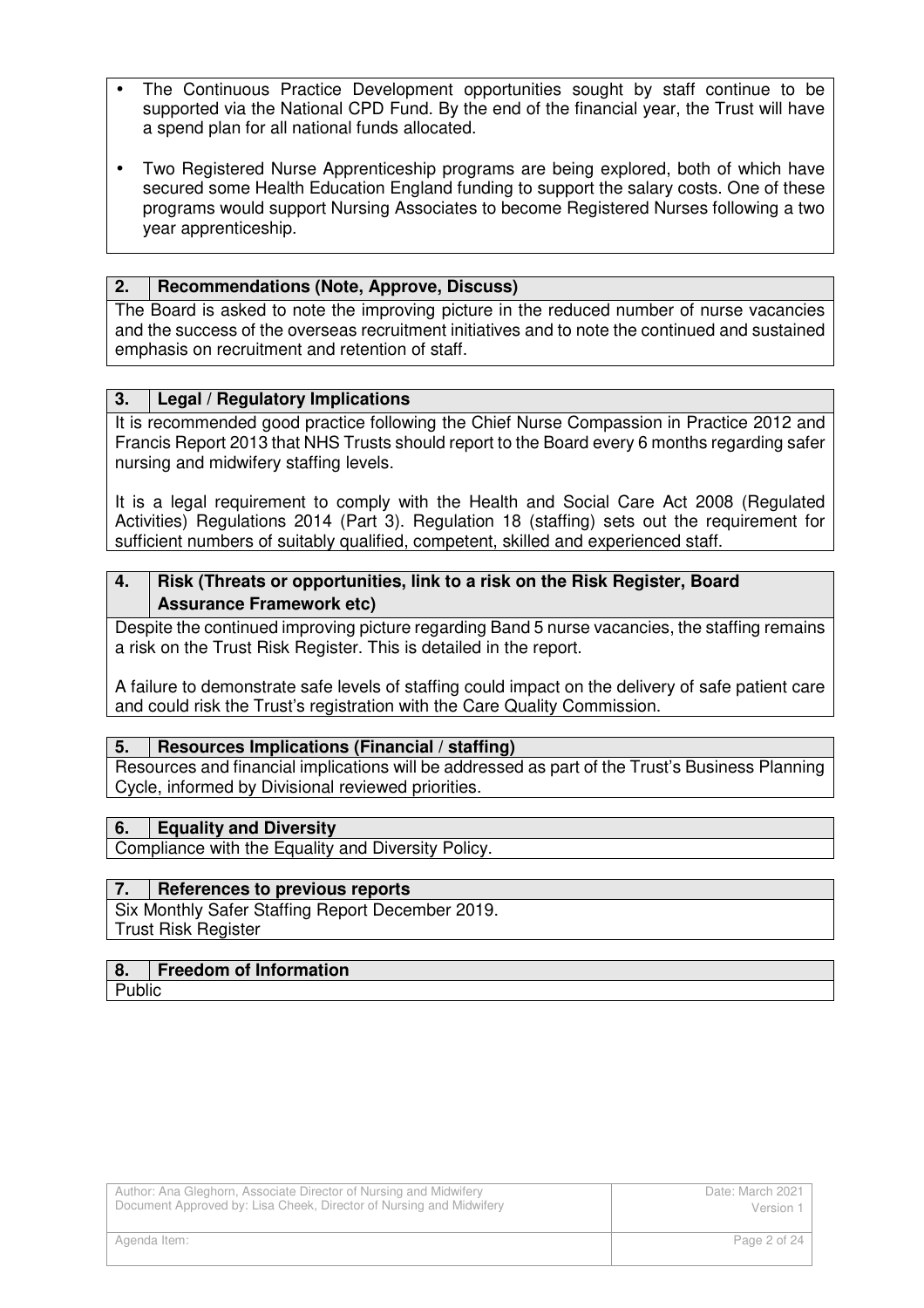# **Safer Staffing Board Report March 2021**



Author: Ana Gleghorn, Associate Director of Nursing and Midwifery Document Approved by: Lisa Cheek, Director of Nursing and Midwifery Date: March 2021 Version 1 Agenda Item: Page 3 of 24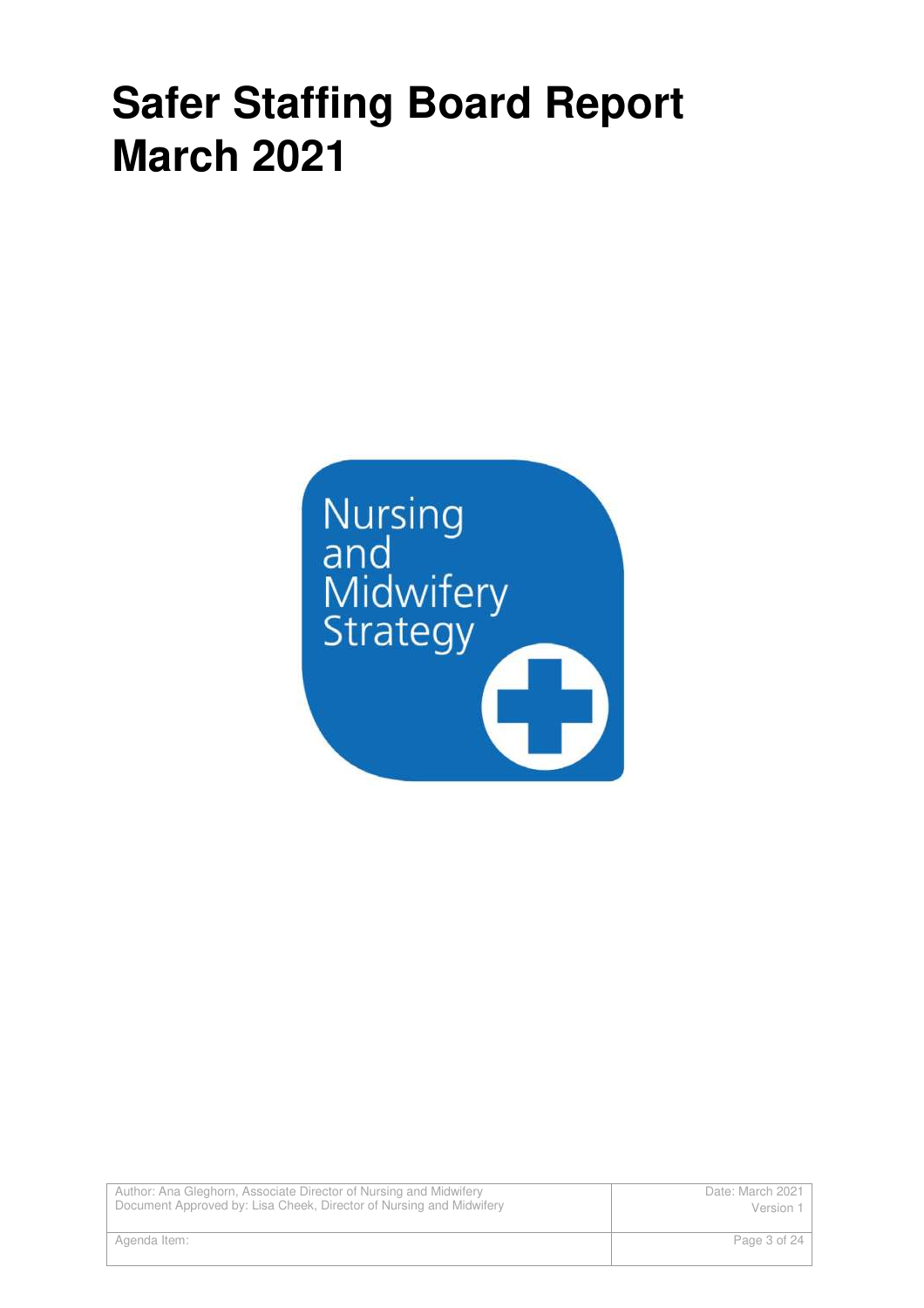# **Contents**

| Author: Ana Gleghorn, Associate Director of Nursing and Midwifery   | Date: March 2021 |
|---------------------------------------------------------------------|------------------|
| Document Approved by: Lisa Cheek, Director of Nursing and Midwifery | Version 1        |
| Agenda Item:                                                        | Page 4 of 24     |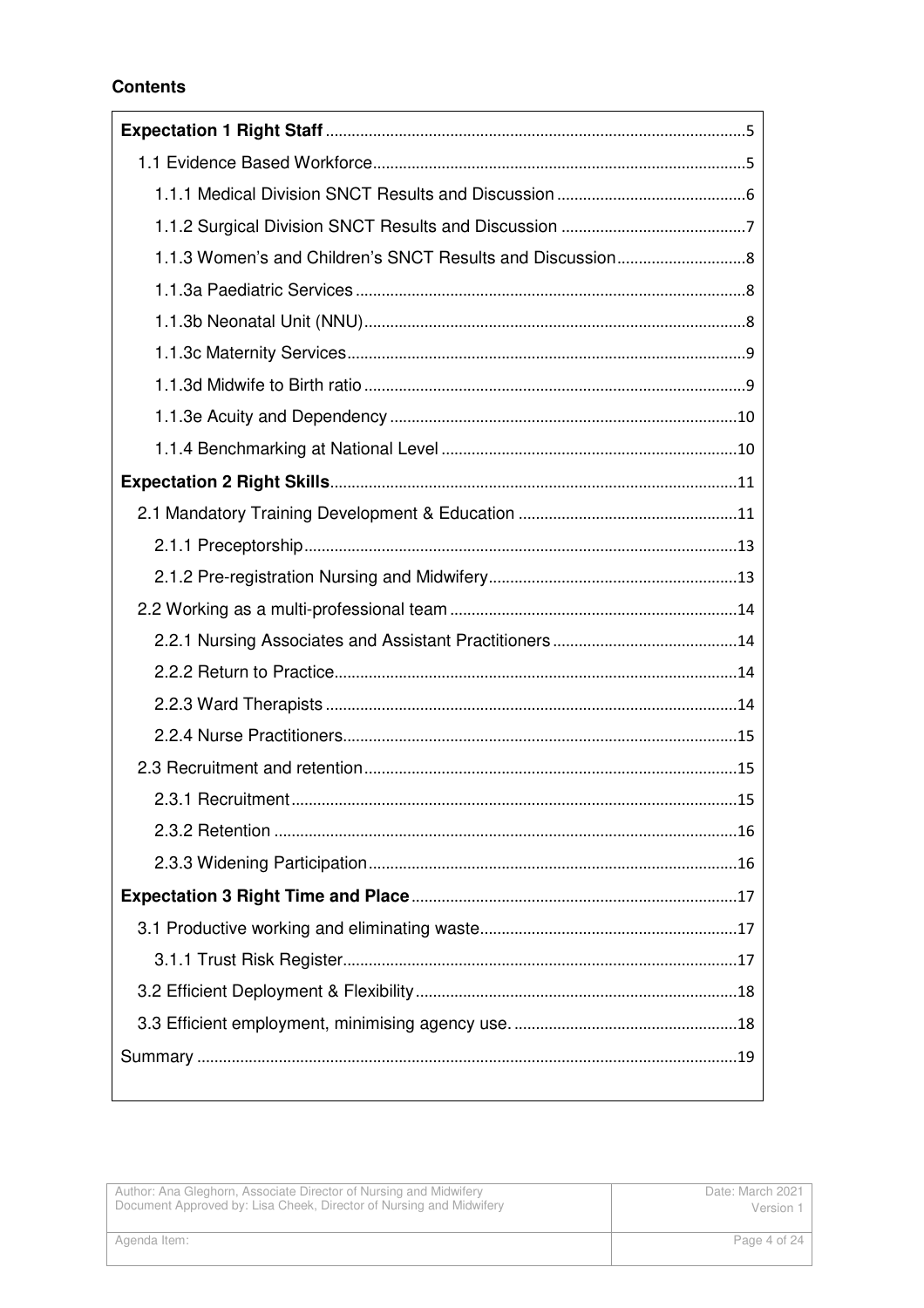# **Six Monthly Safer Nurse and Midwifery Staffing Report**

# **September 2020**

Following the launch of the Chief Nurse Compassion in Practice (2012) and publication of the Francis report in 2013 it is recommended good practice that all NHS organisations report nursing and midwifery staffing levels to their Board every six months. This report serves as the six monthly review at the Royal United Hospital Foundation Trust.

This report covers safer nurse and midwifery staffing across the Medical, Surgical and Women and Children's Divisions. The purpose of the report is to provide the Board with assurance the Royal United Hospital is compliant with National Quality Board (NQB) guidelines and recommendations as outlined in table 1. (NQB 2016) The report is organised under three main themes, Right Staff, Right Skills, Right Place and Time.

| <b>Expectation 1</b>       | <b>Expectation 2</b>             | <b>Expectation 3</b>        |
|----------------------------|----------------------------------|-----------------------------|
|                            |                                  |                             |
| <b>RIGHT STAFF</b>         | <b>RIGHT SKILLS</b>              | <b>RIGHT PLACE AND TIME</b> |
|                            |                                  |                             |
| Evidence based workforce   | Mandatory training,              | Productive working and      |
| planning                   | development and                  | eliminating waste           |
|                            | education                        |                             |
| Professional Judgement     | Working as a multi-              | Efficient deployment and    |
|                            | professional team                | flexibility                 |
| Benchmarking speciality at | <b>Recruitment and Retention</b> | Efficient employment and    |
| a national level           |                                  | minimising agency           |

Table 1- NQB: Safe, Sustainable and Productive Staffing

# **Expectation 1 Right Staff**

# 1.1 Evidence Based Workforce

NICE guidance recommends adult ward staffing levels are reviewed at least every 6 months using an evidence based tool. The Trust purchased the on line ALLOCATE SafeCare tool in 2019. SafeCare has been endorsed by NICE and along with the staff rostering ability it also has an acuity and dependency tool within the programme. Unfortunately, due to the pandemic, the decision was made to temporarily pause the roll out plan. The revised rollout agreed in August has been successfully implemented with all inpatient areas now live on Allocate.

The Trust has continued to use the Shelford Nursing Care Tool (SNCT) on adult inpatient wards every 6 months (February and August) as a 'snap shot' over 20 days, deliberately chosen to capture winter/summer trends.

The results of the SNCT are carefully considered by the senior nursing team prior to making any final recommendations, involving the Director of Nursing and Midwifery and the Associate Director of Nursing and Midwifery in these discussions.

| Author: Ana Gleghorn, Associate Director of Nursing and Midwifery   | Date: March 2021 |
|---------------------------------------------------------------------|------------------|
| Document Approved by: Lisa Cheek, Director of Nursing and Midwifery | Version 1        |
| Agenda Item:                                                        | Page 5 of 24     |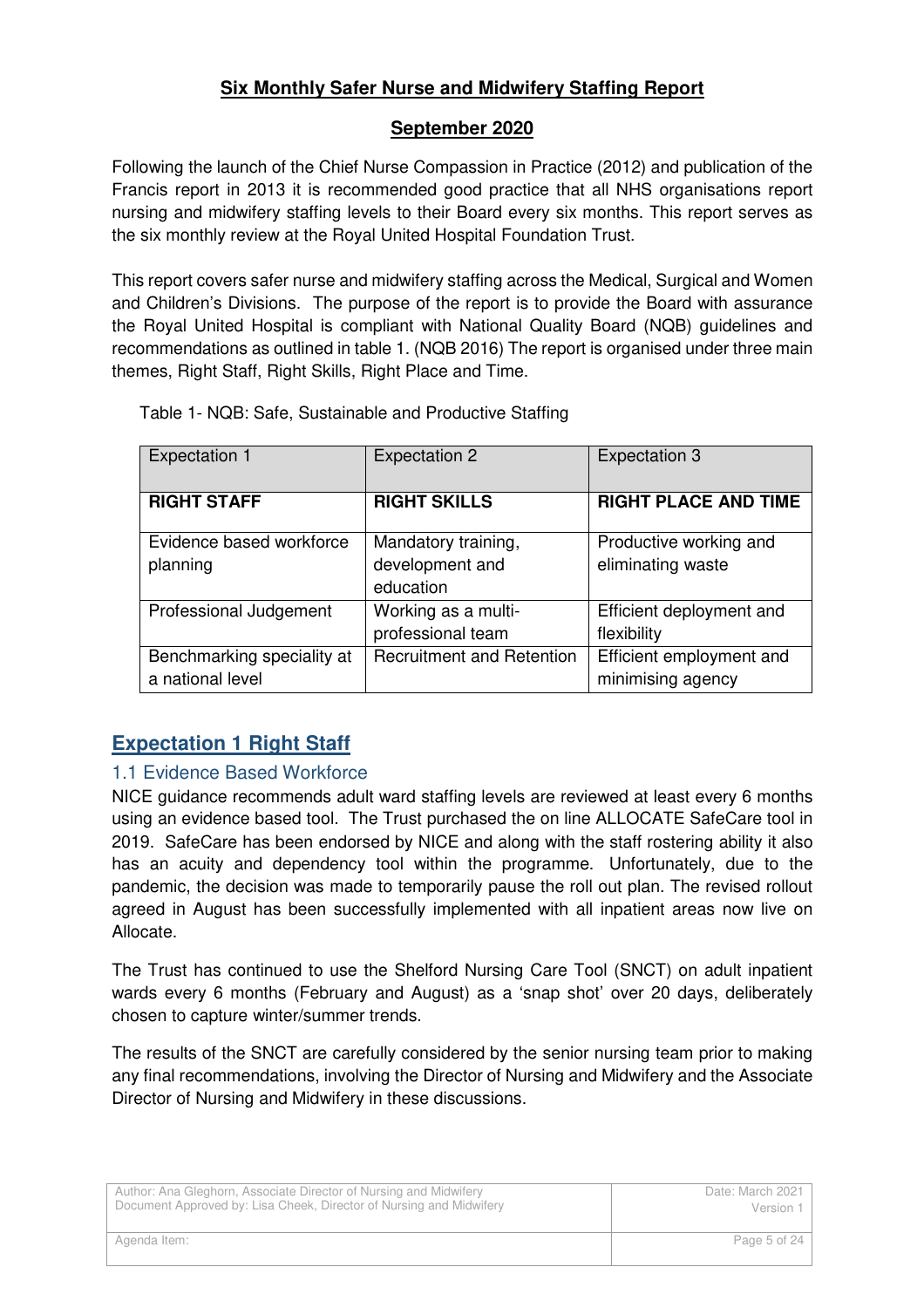### 1.1.1 Medical Division SNCT Results and Discussion

| <b>Table 1 - Medical Division</b> |             |                     |                              |                 |
|-----------------------------------|-------------|---------------------|------------------------------|-----------------|
| <b>Ward</b>                       | No:<br>beds | *Funded Est:<br>wte | <b>Suggested Est:</b><br>wte | Variance<br>wte |
| ASU                               | 27          | 55.09               | 35.18                        | 19.91           |
| <b>ACE</b>                        | 27          | 48.03               | 31.51                        | 16.52           |
| Respiratory                       | 33          | 46.36               | 31.75                        | 14.62           |
| Haygarth                          | 27          | 40.98               | 27.57                        | 13.41           |
| Cheselden                         | 22          | 33.24               | 20.98                        | 12.26           |
| Helena                            | 17          | 32.56               | 21.37                        | 11.19           |
| Combe                             | 26          | 41.77               | 33.51                        | 8.26            |
| Waterhouse                        | 24          | 38.49               | 30.88                        | 7.61            |
| CCU                               | 8           | 20.82               | 13.97                        | 6.85            |
| Parry                             | 28          | 35.94               | 32.33                        | 3.61            |
| <b>MSS</b>                        | 18          | 23.72               | 22.42                        | 1.30            |
| Cardiac                           | 36          | 47.01               | Nil Return                   |                 |
| Midford                           | 30          | 45.69               | Nil Return                   |                 |
|                                   |             |                     | <b>Total variance</b>        | 115.54          |

There is a difficulty comparing the results from February with those from the audit in August 2020 as the occupancy levels on the wards was reduced due to social distancing and the impact of the COVID-19 pathways. Approximately 100 beds were closed to support social distancing from August onwards.

There was also a change in the functionality of some of the wards which impacted on the skill mix requirement. For example; Medical Short Stay became a general medical ward and then a COVID-19 ward.

| Ward        | Occupancy |
|-------------|-----------|
| <b>MSS</b>  | 94%       |
| CCU         | 89%       |
| Waterhouse  | 85%       |
| Combe       | 82%       |
| <b>ACE</b>  | 81%       |
| <b>ASU</b>  | 81%       |
| Helena      | 79%       |
| Haygarth    | 75%       |
| Cheselden   | 73%       |
| Parry       | 71%       |
| Respiratory | 65%       |
| Cardiac     |           |
| Midford     |           |

Author: Ana Gleghorn, Associate Director of Nursing and Midwifery Document Approved by: Lisa Cheek, Director of Nursing and Midwifery Date: March 2021 Version 1 Agenda Item: Page 6 of 24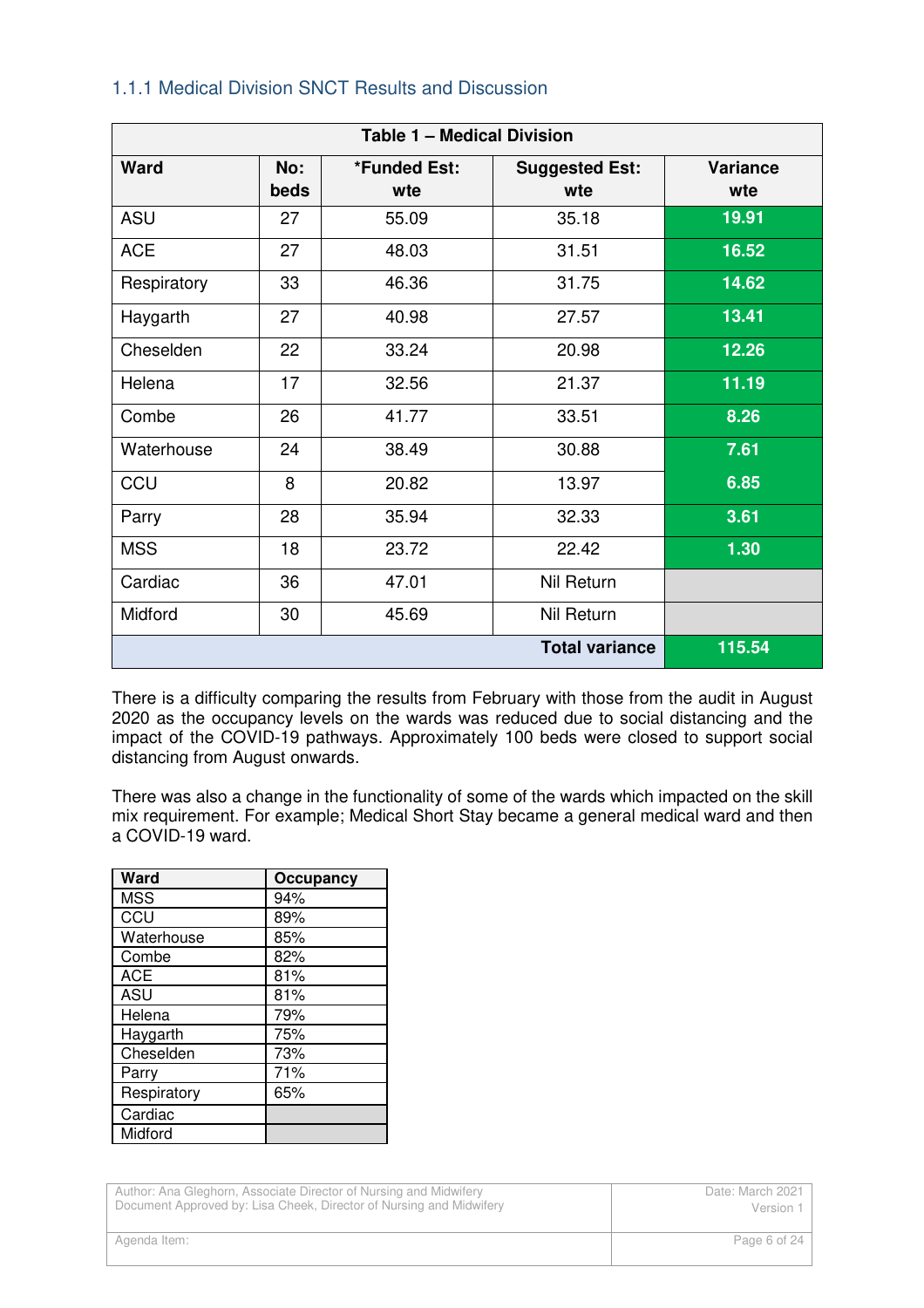Recognising neither Cardiac nor Midford submitted data in August – the Matron will ensure this information is collected for the February audit and consistency review.

The ward skill mix and staffing numbers are currently being reviewed for 2021-2022 budget setting.

| <b>Table 2 - Surgical Division</b> |                |              |                       |       |          |
|------------------------------------|----------------|--------------|-----------------------|-------|----------|
| Ward                               | No:            | *Funded Est: | <b>Suggested Est:</b> |       | Variance |
|                                    | <b>Beds</b>    | wte          | wte                   |       | wte      |
| Robin Smith                        | 28             | 40.02        | 9.74                  | 30.28 |          |
| Pulteney                           | 30             | 44.86        | 31.10                 |       | 13.76    |
| Forrester Brown                    | 28             | 41.42        | 32.59                 | 8.83  |          |
| Philip Yeoman                      | 20             | 26.81        | 25.06                 |       | 1.75     |
| Pierce                             | Decommissioned |              |                       |       |          |
| 54.62<br><b>Total variance</b>     |                |              |                       |       |          |

### 1.1.2 Surgical Division SNCT Results and Discussion

Similar to the findings in Medicine, the results are inconsistent with those seen in February primarily as a results of reduced elective activity, social distancing and the impact of COVID-19 pathways.

| <b>Ward</b>        | <b>Occupancy</b> |
|--------------------|------------------|
| Pulteney           | 82%              |
| <b>Robin Smith</b> | 28%              |
| Forrester Brown    | 73%              |
| Philip Yeoman      | 74%              |

The findings demonstrate the overall gap between required and funded establishment has increased by 31.9wte to an over establishment of 54.62wte. It is worth noting this makes the comparison to previous data collections difficult.

In August 2020 ward pathways had changed due to COVID-19 demand and the reduction in elective activity. Philip Yeoman ward were non elective rather than elective. Pulteney ward 100% non-elective and Robin Smith ward changing to 100% elective, as the Green elective pathway ward.

Managing bed capacity as part of the pandemic planning involved the creation of additional capacity to support the need for additional Critical Care beds. A second Critical Care Unit with the ability to accommodate an additional 15 patients was commissioned and accommodated using Pierce Ward. This formed part of the Trust surge planning for Critical Care.

The staffing model required additional staff to support the care of additional patients. Staff from other areas within the Trust were able to be released to support Critical Care, these staff underwent additional training and support to allow them to care for critically ill patients and also provide support to the wider team. In addition the matron was released from Trust wide duties to focus on managing the service.

| Author: Ana Gleghorn, Associate Director of Nursing and Midwifery   | Date: March 2021 |
|---------------------------------------------------------------------|------------------|
| Document Approved by: Lisa Cheek, Director of Nursing and Midwifery | Version 1        |
| Agenda Item:                                                        | Page 7 of 24     |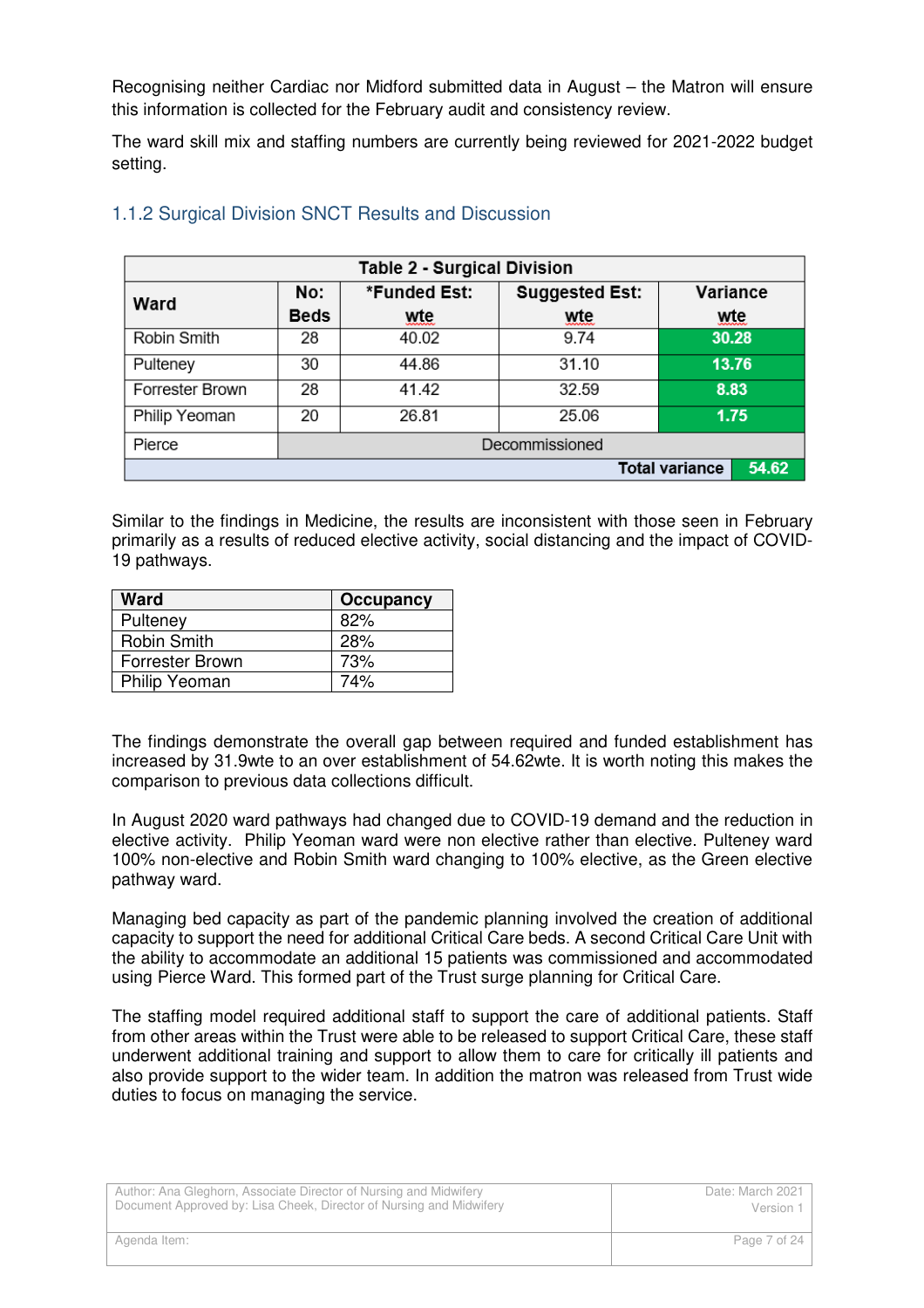The role of a clinical manager was introduced to support the Critical Care team and also manage the increased workforce and monitoring of staffing numbers against patient dependency. This information is reviewed by the division and Trust 4 times a day through the tactical Critical Care update allowing clinical decisions on staffing and mutual aid to be made.

No changes to establishment were made at budget setting for these areas in 2020/21.

The introduction of Allocate and Safe Care for all the surgical areas towards the end of 2020 will contribute to an increased picture of acuity/dependency on a daily basis that supports review of ward establishments. Safer Care will include areas previously not included in the SNCT audits such as Surgical Short Stay and Surgical Assessment Unit.

The Divisional Director of Nursing for Surgery and the respective teams will review establishments at budget setting for 21/22 with a greater understanding of patient profile and staffing requirements following the changes to ward pathways.

# 1.1.3 Women's and Children's SNCT Results and Discussion

| Table 3 - Women & Children's Division |                                                                     |       |       |       |  |
|---------------------------------------|---------------------------------------------------------------------|-------|-------|-------|--|
| Ward                                  | No:<br>Suggested<br>*Funded Est:<br>Variance<br>Est:<br><b>Beds</b> |       |       |       |  |
| William Budd                          |                                                                     | 40.67 | 24.55 | 16.12 |  |
| 16.12<br><b>Total variance</b>        |                                                                     |       |       |       |  |

Due to the impact of social distancing requirements and responsiveness to the COVID-19 pandemic, the results for William Budd ward need to be viewed with caution. Going forward Safe Care will demonstrate the acuity / dependency requirements daily, enabling the Matron and ward sister to have good oversight of the daily staffing requirements, escalating when required to ensure safe care. During the pandemic staffing requirements have varied in terms of supporting socially distanced beds and also supporting staff shielding, isolation and sickness. The matron has oversight of the department staffing and will ensure staff are placed appropriately in terms of patient safety. If available and the acuity allows, on occasions the staff have been able to be redeployed at short notice to support the wider divisional and trust needs

# 1.1.3a Paediatric Services

To support safe staffing across Children's Services the Senior Sister or nurse in charge, supported by the Senior Matron for Paediatrics and Neonatology deploy nursing staff across Paediatrics and the Neonatal Unit. This flexible way of deploying staff remains very efficient.

Since March 2020 the Paediatric Ward has been capturing data through Safe Care. There has been a divisional focus on paediatric nursing recruitment and a focus for the division in terms of support. The teams have seen a positive response in terms of recruitment and there is ongoing work regarding retention of staff in view of supporting flexible working patterns and development pathways for staff.

# 1.1.3b Neonatal Unit (NNU)

The Neonatal Unit (NNU) staffing is captured on a Badgernet database twice a day, the staffing levels and acuity are defined by the BAPM (British Association of Perinatal Medicine)

| Author: Ana Gleghorn, Associate Director of Nursing and Midwifery   | Date: March 2021 |
|---------------------------------------------------------------------|------------------|
| Document Approved by: Lisa Cheek, Director of Nursing and Midwifery | Version 1        |
| Agenda Item:                                                        | Page 8 of 24     |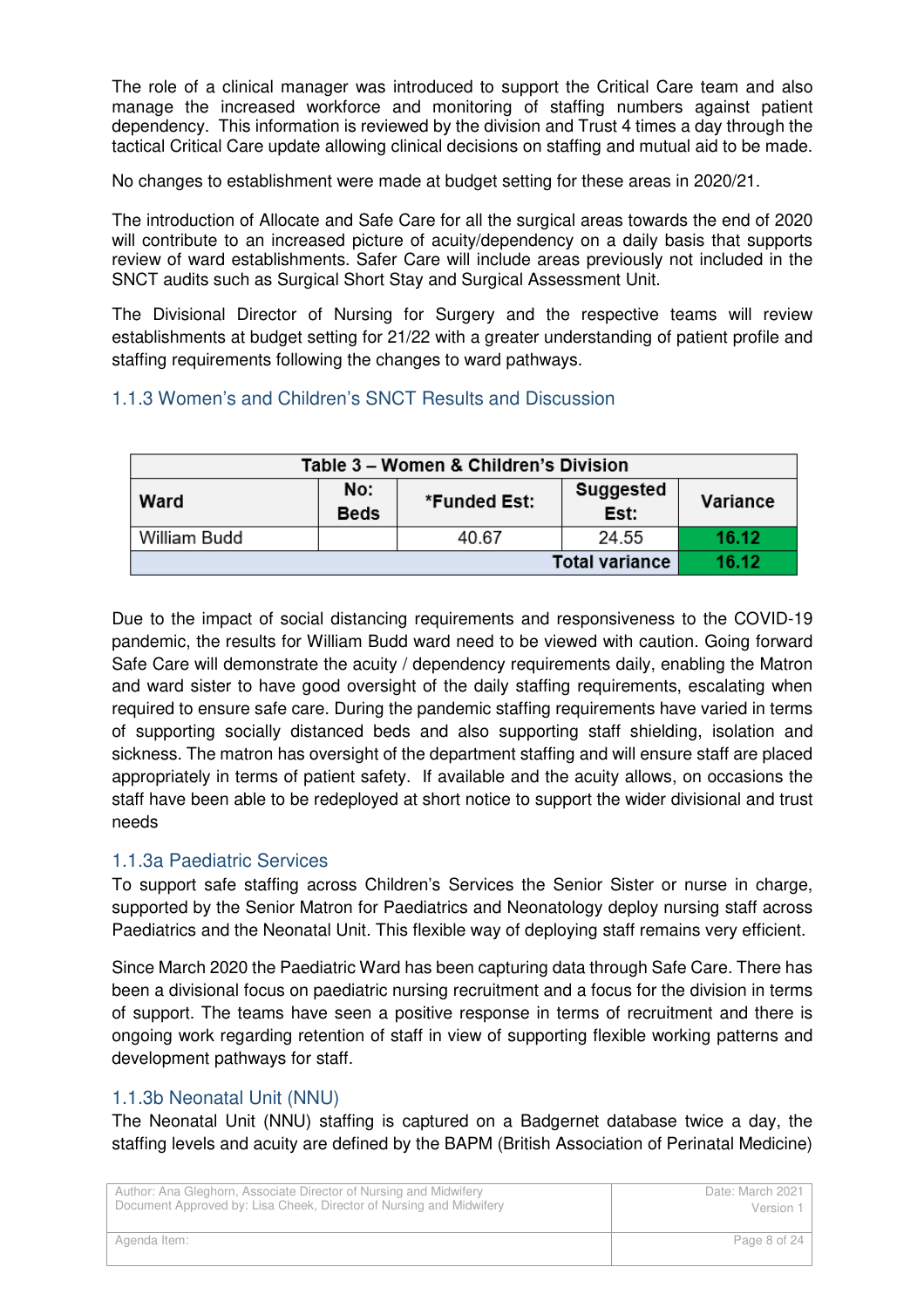staffing toolkit. The data is analysed using the Dinning neonatal staffing tool and audited by the National Neonatal Audit Programme (NNAP).

There is flexibility in the workforce as the Neonatal Outreach team are able to offer support to the unit at times of staff shortages, together with support from staff on the paediatric ward. A staffing review and plan has been performed by the South West Neonatal Operational Delivery Network and a local review is taking place to make additional plans to ensure the NNU supports the staffing levels defined by the BAPM using the Dinning staffing tool. The review by the South West Neonatal Network showed.

|                                                | <b>Funded</b><br><b>Establishment:</b><br>wte | <b>Suggested</b><br><b>Establishment:</b><br>(average 80% occupancy)<br>wte | Variance: |
|------------------------------------------------|-----------------------------------------------|-----------------------------------------------------------------------------|-----------|
| <b>Total Nursing Staff</b>                     | 46.96                                         | 45.82                                                                       | 1.14      |
| <b>Total Registered Nurses</b>                 | 35.40                                         | 39.25                                                                       | $-4.38$   |
| <b>Total Qualified in Specialty</b>            | 21.40                                         | 27.85                                                                       | $-6.45$   |
| <b>Total Non-Qualified in Specialty</b>        | 14.00                                         | 11.93                                                                       | 2.07      |
| <b>Total Non-Registered</b>                    | 11.56                                         | 6.04                                                                        | 5.52      |
| Registered Nurses as %<br><b>Nursing Staff</b> | 75.4%                                         | 86.8%                                                                       |           |
| QIS as % Registered Nurses                     | 60.5%                                         | 70%                                                                         |           |

Furthermore to support both the medical and nursing teams on the Neonatal Unit are 5WTE Advanced Neonatal Nurse Practitioners (ANNP) and a further two in training and 1 WTE Consultant Neonatal Nurse.

# 1.1.3c Maternity Services

Maternity services continue to review workforce with the Birth Rate plus system method for assessing the needs of women for midwifery care throughout pregnancy, labour and the postnatal period in both hospital and community settings. In addition the services continue to work towards implementing the Better Birth (National Maternity Review), with regards to implementing Continuity of Carer models of care to meet the ambition to reduce rates of stillbirth, neonatal death, maternal death and brain injury during birth. These new models require a different approach to staffing in order to ensure availability of staff to continue the care for a caseload of women and families. Current data shows the trust is supporting over 50% of women being cared for on continuity pathways.

#### 1.1.3d Midwife to Birth ratio

The Trust reports monthly the Midwife to Birth ratio. The ratios are reviewed against the recommended mean national ratio of one whole time equivalent (WTE) midwife per 29.5 births. The midwife to birth ratio is calculated using the planned establishment rather than the actual staffing numbers, therefore as a result of the unpredictability there is a significant range on paper.

| Author: Ana Gleghorn, Associate Director of Nursing and Midwifery   | Date: March 2021 |
|---------------------------------------------------------------------|------------------|
| Document Approved by: Lisa Cheek, Director of Nursing and Midwifery | Version 1        |
| Agenda Item:                                                        | Page 9 of 24     |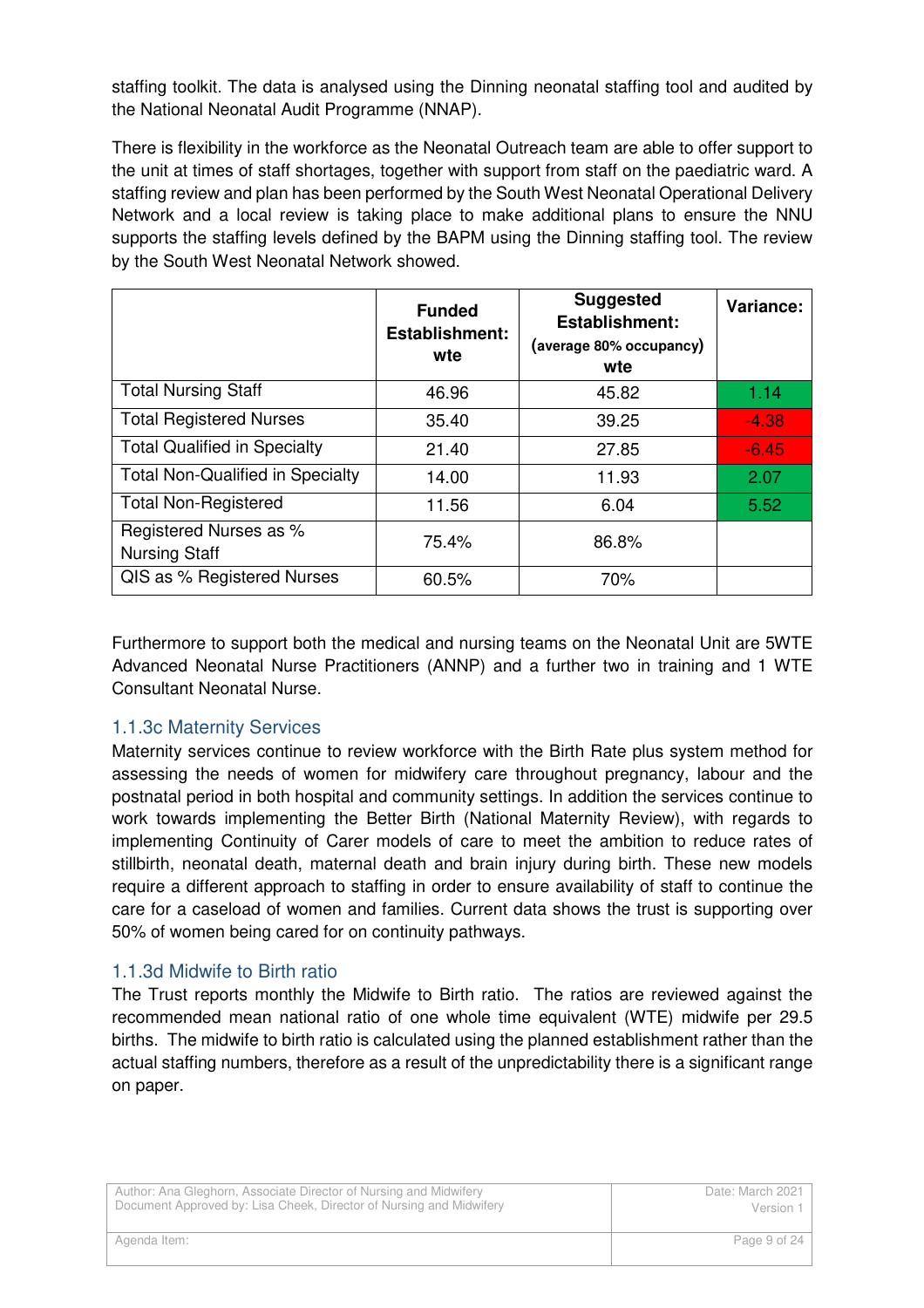|     |           | <b>RUH Bath Maternity Dashboard</b> |                | 2019/20     |               |     |                   |     |       | 2020/21 |            |       |            |            |
|-----|-----------|-------------------------------------|----------------|-------------|---------------|-----|-------------------|-----|-------|---------|------------|-------|------------|------------|
| No. | <b>NI</b> | Indicator                           | Goal           | Red<br>Flag | <b>Source</b> | Apr | Mar               | Jun |       | Aug     | <b>Sep</b> | Oct   | <b>Nov</b> | <b>Dec</b> |
| 54  |           | A6 Midwife:Birth Ratio              | $1:29.5$ >1:35 |             | National      |     | 01:30 01:34 01:27 |     | 01:32 | 01:32   | 01:30      | 01:31 | 01:30      | 01:31      |

The Ockenden review 2020 (Shrewsbury and Telford Hospital NHS Trust) outlines the learning and the immediate and essential actions for the Trust and the wider system to improve safety in maternity services across England. The report includes seven immediate and essential actions and as part of the assurance and assessment required refers to the maternity incentive scheme. Now in its third year, the maternity incentive scheme supports the delivery of safer maternity care through an incentive element to support the contributions to the Clinical Negligence Schemes made by Trusts. Safety Action 5 refers to the ability to demonstrate an effective system of midwifery workforce planning to the required standard. As a service Maternity has plans in place to ensure we are working towards these recommendations and were required to confirm to NHS England and NHS Improvement a plan was in place to ensure maternity was working towards the Birth Rate plus standards. This standard currently recommends an additional 5.82 WTE clinical midwifery staff are required to achieve compliance, we are currently exploring ways to achieve this. We are also awaiting a review of the Trust birth rate plus report from the national teams to reassess in terms of being able to provide continuity of carer pathways.

## 1.1.3e Acuity and Dependency

Birthrate Plus® continues to be the only tool offering the intelligence needed to be able to model and calculate midwifery numbers. This tool supports the use of the maternity escalation policy and opel status specific for the services. An Opel 3 or 4 status triggers communication to the trust site office for information sharing purposes. A further analysis using the birth rate plus tool is being requested to review the workforce in terms of supporting the Continuity of Carer agenda.

#### 1.1.4 Benchmarking at National Level

Care Hours Per Patient Day (CHPPD) was recommended in the Carter Review and is provided in the Model Hospital dashboard as a standardised model for Trusts to benchmark against. From August 2019 ward therapy hours were included as contributing to the nursing care model.

The Trust has a value of 8.9; compared with the national median of 9.1, and the peer median (South West Trust) of 8.6 (BSW footprint is 8.5)

Chart 1 illustrates the RUH CHPPD from model hospital, last updated in October 2020.

| Author: Ana Gleghorn, Associate Director of Nursing and Midwifery   | Date: March 2021 |
|---------------------------------------------------------------------|------------------|
| Document Approved by: Lisa Cheek, Director of Nursing and Midwifery | Version 1        |
| Agenda Item:                                                        | Page 10 of 24    |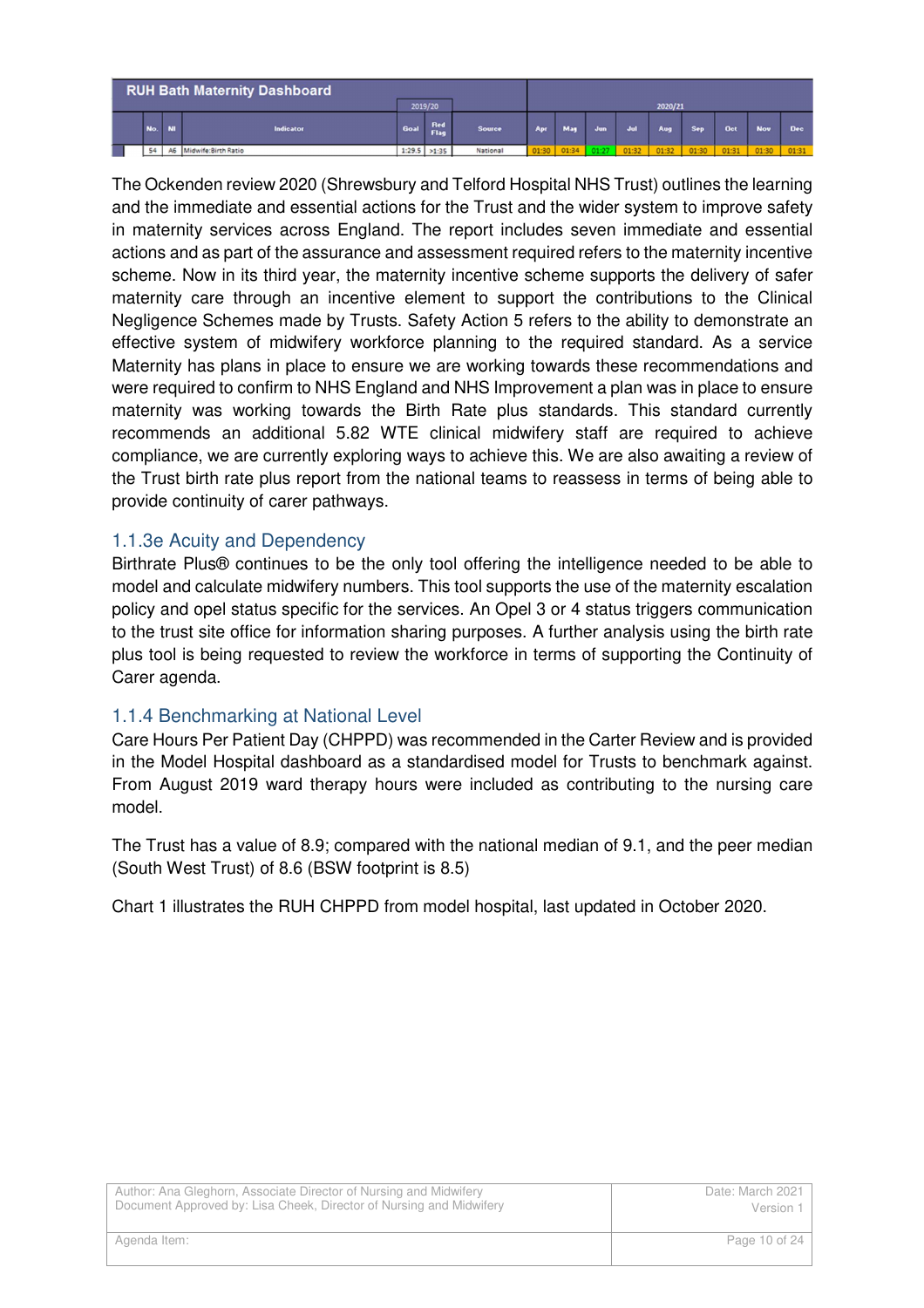



# **Expectation 2 Right Skills**

2.1 Mandatory Training Development & Education

As stated in the Trust's Mandatory Training Policy:

- All staff are required to be compliant with mandatory and essential training for their role to support the delivery of safe effective services in their area of work.
- The Trust is committed to ensuring adequate provision is made for mandatory training and for staff to be released to attend such training.
- Subjects are defined for reporting purposes as 'statutory and mandatory' or 'essential for role – patient safety'
- Subject compliance is reported from STAR reports and shows the percentage of relevant staff who are compliant with training in each mandatory subject. A suite of reports is available to HR business partners to enable divisions to monitor compliance.
- Monthly training compliance reports are provided by Learning & Development to Management Board and Strategic Workforce Committee for monitoring.

The new Trust Induction Programme has been in place since in April 2020 and has been successful and timely in terms of the restrictions of the COVID-19 response, as it enables a more flexible approach with more information and training accessible online. However, coinciding with the COVID-19 outbreak has not made the roll-out easy for managers with limited time and capacity to get to grips with a new process. Learning and Development have responded to feedback and supported managers to improve understanding of the new process. This has included a dedicated inbox for induction queries, web pages with specific info for managers and staff and a short video created to point managers to the guidance. Improvements are ongoing in response to feedback from managers and staff.

In November 2020 Acute Kidney Injury (AKI) was added to STAR as a new 'essential for role – patient safety' subject following the successful development of eLearning and compliance is above the target set in the agreed trajectory.

| Author: Ana Gleghorn, Associate Director of Nursing and Midwifery   | Date: March 2021 |
|---------------------------------------------------------------------|------------------|
| Document Approved by: Lisa Cheek, Director of Nursing and Midwifery | Version 1        |
| Agenda Item:                                                        | Page 11 of 24    |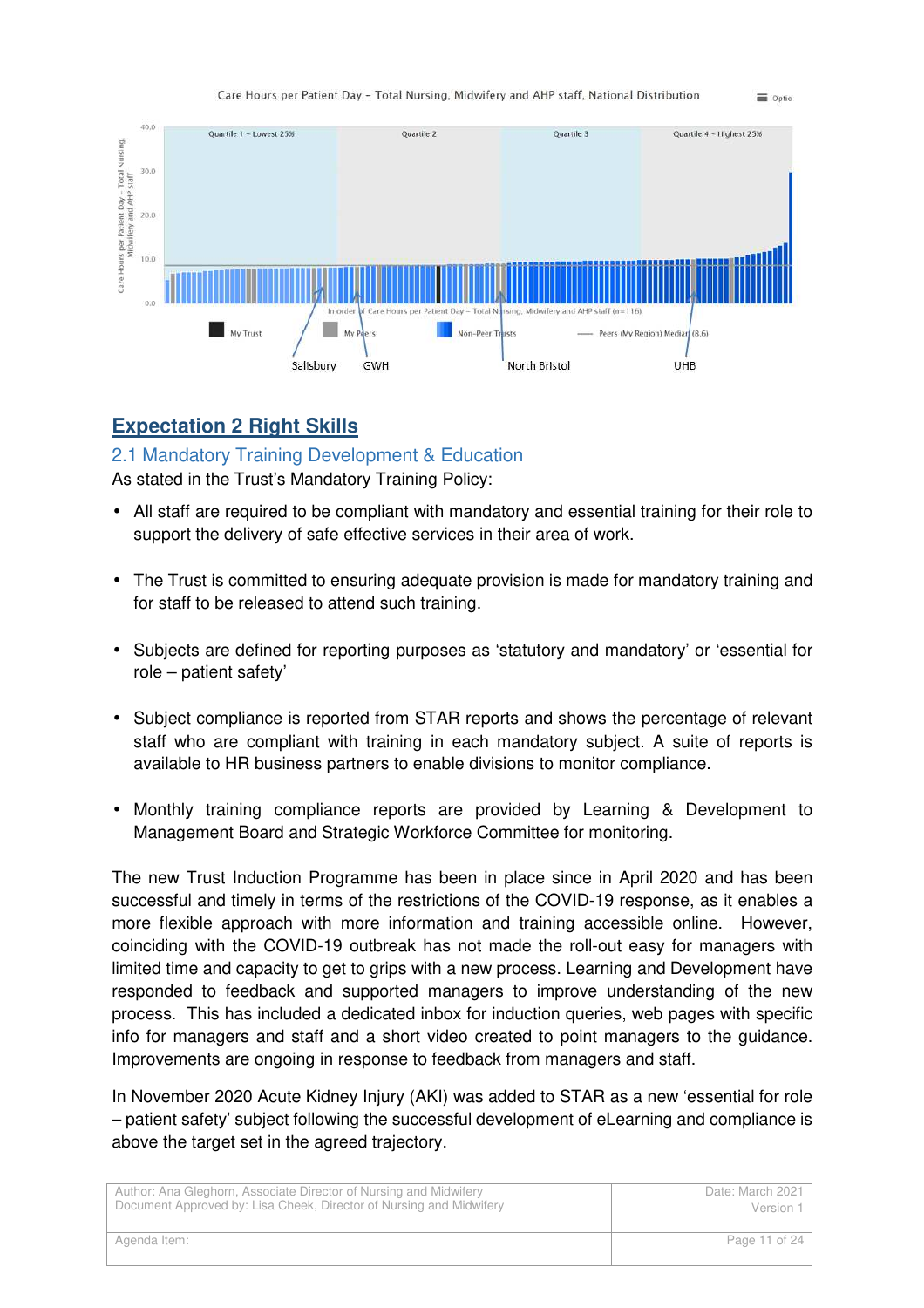Training in subjects normally reliant on face-to-face delivery has been heavily impacted by the restrictions of social distancing requirements and since December many classes have had to be cancelled, thus impacting compliance. Where possible, alternative methods of delivery have been developed, such as using MS Teams and video. In addition the Trust is looking to procure a staff training program which will upskill staff in the area of virtual training.

The graphs below summarises mandatory and essential training compliance for nursing and midwifery staff as at 31/12/20.



#### **Mandatory and Essential Training Compliance**

| Author: Ana Gleghorn, Associate Director of Nursing and Midwifery   | Date: March 2021 |
|---------------------------------------------------------------------|------------------|
| Document Approved by: Lisa Cheek, Director of Nursing and Midwifery | Version 1        |
| Agenda Item:                                                        | Page 12 of 24    |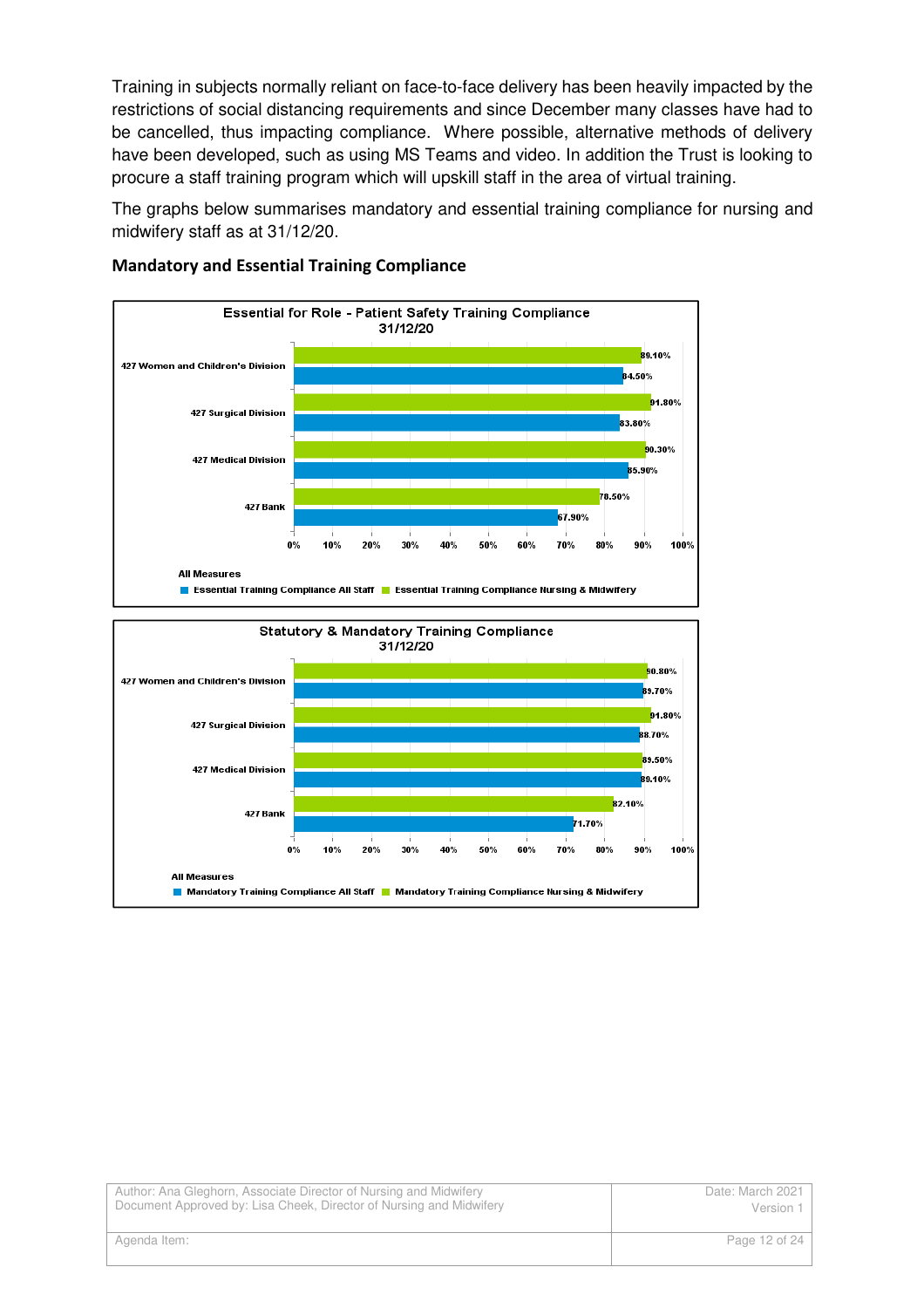

## 2.1.1 Preceptorship

The Trust offers a structured 12-24-month preceptorship programme to all newly qualified registered staff when they join the nursing, midwifery and AHP team.

There are currently 185 active preceptees in the Trust across all health care professions of which 142 are within nursing including 69 are international nurses and 17 are Nurse Associates. Work is underway to review the preceptorship program and scope alternative approaches.

## 2.1.2 Pre-registration Nursing and Midwifery

The Trust support student nurses and midwives on the pre-registration degree programmes. Since September 2020 the Trust has supported 123 student nurses in adult, children's and mental health nursing and 58 student midwives. Student nurses are hosted in 37 departments across the Trust. 100% of placement Audits are complete. 54 paid placement student nurses from 8 Universities and 18 paid placement for student midwives from UWE completed their placements by mid-September 2020. In January 2021 60% more first year student nurses and midwives have commenced their placements in the RUH compared to previous years. 4 final placement students completed between September and December 2020 of which 1 has taken a Registered nurse post in the RUH. In midwifery there were 5 final student placements completed since September and of these 4 successfully secured employment within the Trust

From summer 2020, almost all students are following the latest NMC 'Future Nurse' Programme aiming to meet the NMC 2018 standards of proficiency for registered nurses. As part of this, mentors who support and assess students in practice have been replaced by Supervisors and Assessors. So far 225 staff have completed training transitioned to become Supervisors and/or Assessors. With a further 45 members of staff currently completing the UWE module. Likewise within midwifery, staff are prepared to implement 'My Future, My Midwife; Transforming midwifery care for everyone' from August 2020, all 58 student midwives were allocated a named assessor prior to commencing their clinical placement.

Furthermore the Trust is working with the University of Gloucester to recruit local students onto a 3 year pre-registration nursing programme. Placement and practice support will all be delivered in Bath. The first cohort of 20 students, originally due to start in January 2021 are delayed to September to allow for the marketing campaign to attract the number of students required.

Author: Ana Gleghorn, Associate Director of Nursing and Midwifery Document Approved by: Lisa Cheek, Director of Nursing and Midwifery Date: March 2021 Version 1 Agenda Item: Page 13 of 24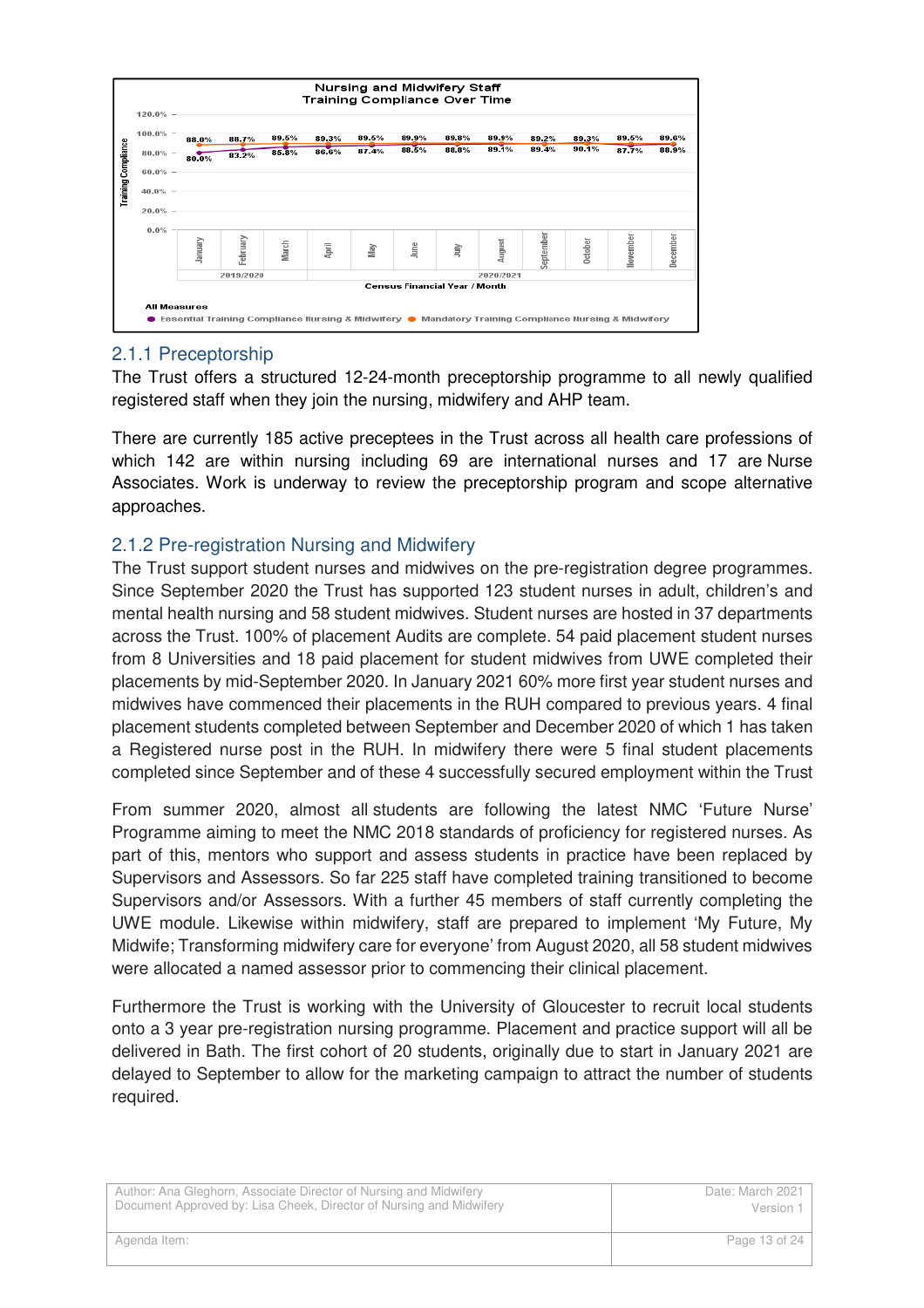#### 2.2 Working as a multi-professional team

# 2.2.1 Nursing Associates and Assistant Practitioners

Nursing Associates (NAs) contribute to the Registered Nurse staffing establishment staff. They are trained via a 2-year Apprenticeship route to meet the NA part of the NMC Register, which opened on 28th January 2019. Until May 2020 the Trust had 14 registered NAs and 41 in training. In June 2020,14 of those in training qualified.

The NAs are able to administer all medications except IVs and can 2nd check controlled medications. Their roles are monitored and reviewed through a Project Board and during summer 2020 it proposed and agreed the NA's could administer insulin safely and in a timely manner to type 1 & 2 diabetics via subcutaneous route using insulin pens. Teaching materials around insulin injection and patient competency assessment have been developed in the Trust to support this additional task.

Many wards have employed Band 4 Assistant Practitioners (AP) within their nursing teams. These healthcare professionals have a foundation degree in health and social care and have achieved clinical competencies pertinent to their clinical specialty. They are not registered with the NMC and many cannot administer medicine in the same way as Nursing Associates. However during 2020 a bespoke medication management module for the AP's was developed jointly by nursing, pharmacist and library staff. This was approved through the Trust Medicine Advisory group and on completion APs are allowed to administer the same level of medications as NA's.15 APs have completed the module and passed the final exam. Of these, 5 have completed the Trust training and have expanded their role. Full completion is registered on ESR.

The 2 year training for Nursing Associates continues to be developed and placement opportunities expanded. In November newly created placement area with the 'Home First' service was developed as a placement area to provide community experience and learning. This placement has been set up jointly with our AHPs and Nurse Development teams and allows staff to practice and learn alongside therapists whilst providing care and rehabilitating for patients in their own homes. 8 more staff have been recruited to commence the 2 year NA training programme starting in March 2021.

#### 2.2.2 Return to Practice

The Return to Practice for nursing and midwifery programme has been revised. Funding availability is via Health Education England (HEE) of £1000 stipend payment to those undertaking the programme. The UWE tuition fee will be paid directly from HEE to UWE. In December the RUH interviewed one suitable candidate to start this month, however this candidate has delayed starting. Joint advertising and interviews are planned across BSW and UWE. A first joint coffee morning is planned for January 2021

#### 2.2.3 Ward Therapists

Following last year's budget setting, there was 1 ward (Combe) who has kept a ward therapist within their nursing budget. Whilst all wards agree the role of the ward therapists is highly beneficial to our patients, almost all are now fully recruit to their RN vacancies.

| Author: Ana Gleghorn, Associate Director of Nursing and Midwifery   | Date: March 2021 |
|---------------------------------------------------------------------|------------------|
| Document Approved by: Lisa Cheek, Director of Nursing and Midwifery | Version 1        |
| Agenda Item:                                                        | Page 14 of 24    |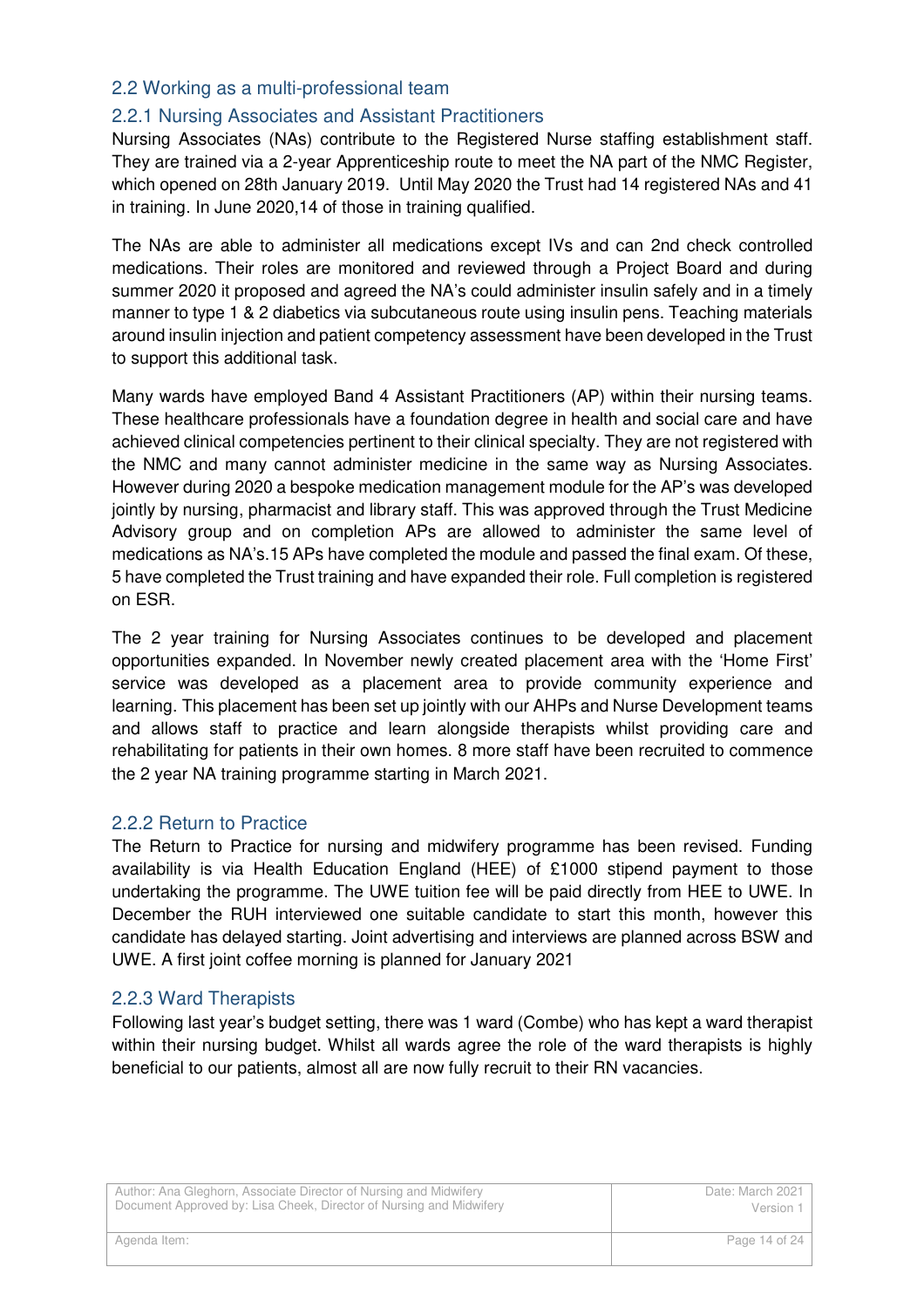#### 2.2.4 Nurse Practitioners

The medical and surgical divisions utilise the skills of medical (MNP) and surgical (SNP) nurse practitioners. The nurse practitioners work alongside the medical and surgical teams but remain professionally accountable to nursing. Within the medical division there are 45 MNP's based over the wards. In surgery there are 6 advanced orthopaedic practitioners (AOP) in trauma and orthopaedics and 6 SNP's across urology and general surgery. Critical Care Services (CCS) has 2 advanced critical care practitioners (ACCP) and a further 2 currently in training. Similarly, in the neonatal unit, there are 6 qualified advanced neonatal nurse practitioners (ANNP) and a further 2 currently in training.

# 2.3 Recruitment and retention

#### 2.3.1 Recruitment

The Trust continues to see a steady decrease in the number of band 5 vacancies over the last 12 months falling from 122.6 WTE in January to 87.7wte WTE by December 2020.



#### **Graph 1 Band 5 Nursing Vacancies WTE**

The successful overseas recruitment initiative has seen 165 nurses arriving from the overseas since August 2018, 135 of these nurses have successfully registered with Nursing and Midwifery Council (NMC). The nurses are supported by a clinical practice facilitator until they obtain their NMC registration, approximately 14 weeks from their start date. Since the Trust started offering the in-house OSCE training the pass rate at first attempt remains high.

The Trust secured two funding bids from NHSI&E. The first provided additional funds (£49,120) to expedite 32 overseas nurses in our pipeline to start between October 2020 and January 2021. The second (£12,350) was to provide English language training and one English language exam for 19 HCA's who were recognised as registered nurses in their home countries. A program to support these HCA's has been developed with the aim of supporting them through OSCE training to NMC registration. The English Language funding has been extended until 31 January 2021 and it is anticipated some additional applications for funding will be requested.

In addition the Trust has secured funding from NHSI/E to address the Health Care Support Worker vacancies. The money awarded was calculated on the vacancy position reported in

| Author: Ana Gleghorn, Associate Director of Nursing and Midwifery   | Date: March 2021 |
|---------------------------------------------------------------------|------------------|
| Document Approved by: Lisa Cheek, Director of Nursing and Midwifery | Version 1        |
| Agenda Item:                                                        | Page 15 of 24    |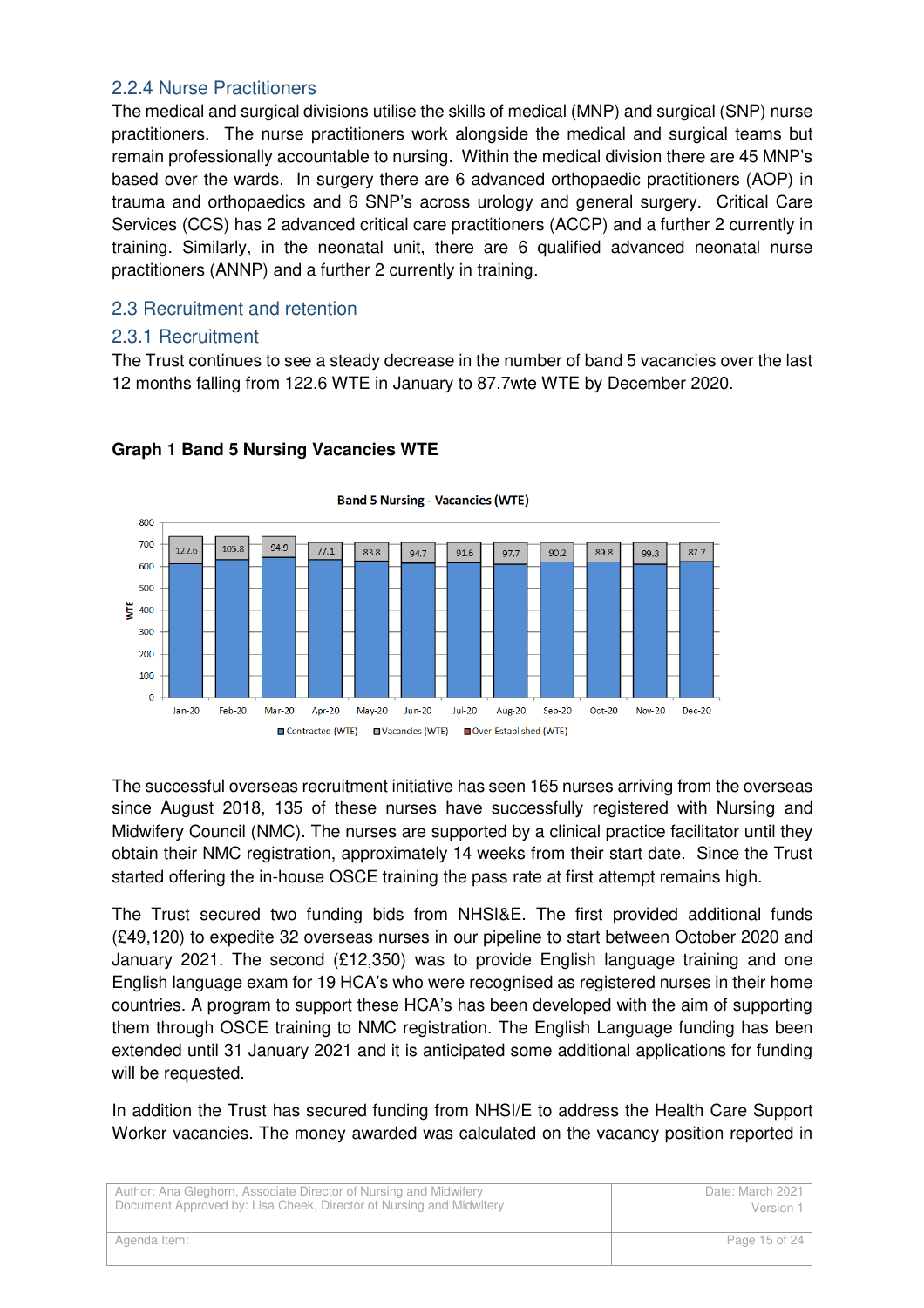November 2020 and as a result have been allocated £107,000. These funds are there to support the process from the recruitment campaign through enhanced on-boarding and competency assessment. At the point of writing the report, work is underway to finalise the recruitment campaign material and approach with the view of going live at the end of January.

### 2.3.2 Retention

In September 2019, the Trust joined cohort 5 of the NHS England and NHS Improvement Retention Direct Support Programme. This is a clinically led programme aimed at supporting Trusts to improve their retention rates. The programme is supporting the Trust to build on existing retention work and refine our retention improvement plan. As part of this programme the Trust had been allocated a National Workforce Lead to advise and support our retention plans. An action plan was submitted and suggestions recorded. This work stream was paused during the first wave of COVID-19 but is planned to re-start when the pandemic demand reduces.

Retention and staff development is a priority to the Trust. Supporting staff to reach their full potential is key and to enable this, work is underway to gain an understanding from staff about their experience working in the Trust. In particular, we are keen to hear from our overseas colleagues who have joined as part of the overseas recruitment campaign. From here a strategy will be developed to support these staff with their career aspirations.

With regards to the National continuing professional development fund allocated by the Chancellor in 2019 as part of the Government's pledge to secure a sustainable future for the NHS. The Trust continues to support the opportunities sought by staff and whilst the capacity for some Universities has been a challenge, others have been able to move to virtual delivery which has enable staff to enrol on programs further afield. By the end of the financial year, the Trust will have a spend plan for the money allocated.

#### 2.3.3 Widening Participation

In light of the pandemic, the young people provision of the experience of the workplace has been paused since March 2020. With the uncertainty of the functionality of the wards and their ability to host safely these young people, it was safer to postpone all visits to the Trust by young people.

Though the use of workplace and the Schools and College ambassador network, some of our clinical staff have provided invaluable contact with young people following direct request from schools, these sessions have been facilitated through Microsoft team/Zoom sessions. Although the requests were small initially, we did start to see an increase in requests prior to the lockdown in January 2021.

With regards to apprenticeships, uptake has increased in both the Senior Healthcare Support Worker Level 3 to Advanced Clinical Practice pathways and Team Leader L3 to Senior Leader Level 7. Through the Trust's apprenticeship provision, staff at all levels are developing their skills to enable then to access other career opportunities within the Trust.

In addition the Trust is exploring the possibility of providing two further apprenticeship opportunities. Following the introduction by HEE of the Registered Nurse apprenticeship and Nursing Associate / Assistant Practitioner top up apprenticeship, a paper outlining the potential benefits and costs has been presented at management board. Following feedback, further

| Author: Ana Gleghorn, Associate Director of Nursing and Midwifery   | Date: March 2021 |
|---------------------------------------------------------------------|------------------|
| Document Approved by: Lisa Cheek, Director of Nursing and Midwifery | Version 1        |
|                                                                     |                  |
| Agenda Item:                                                        | Page 16 of 24    |
|                                                                     |                  |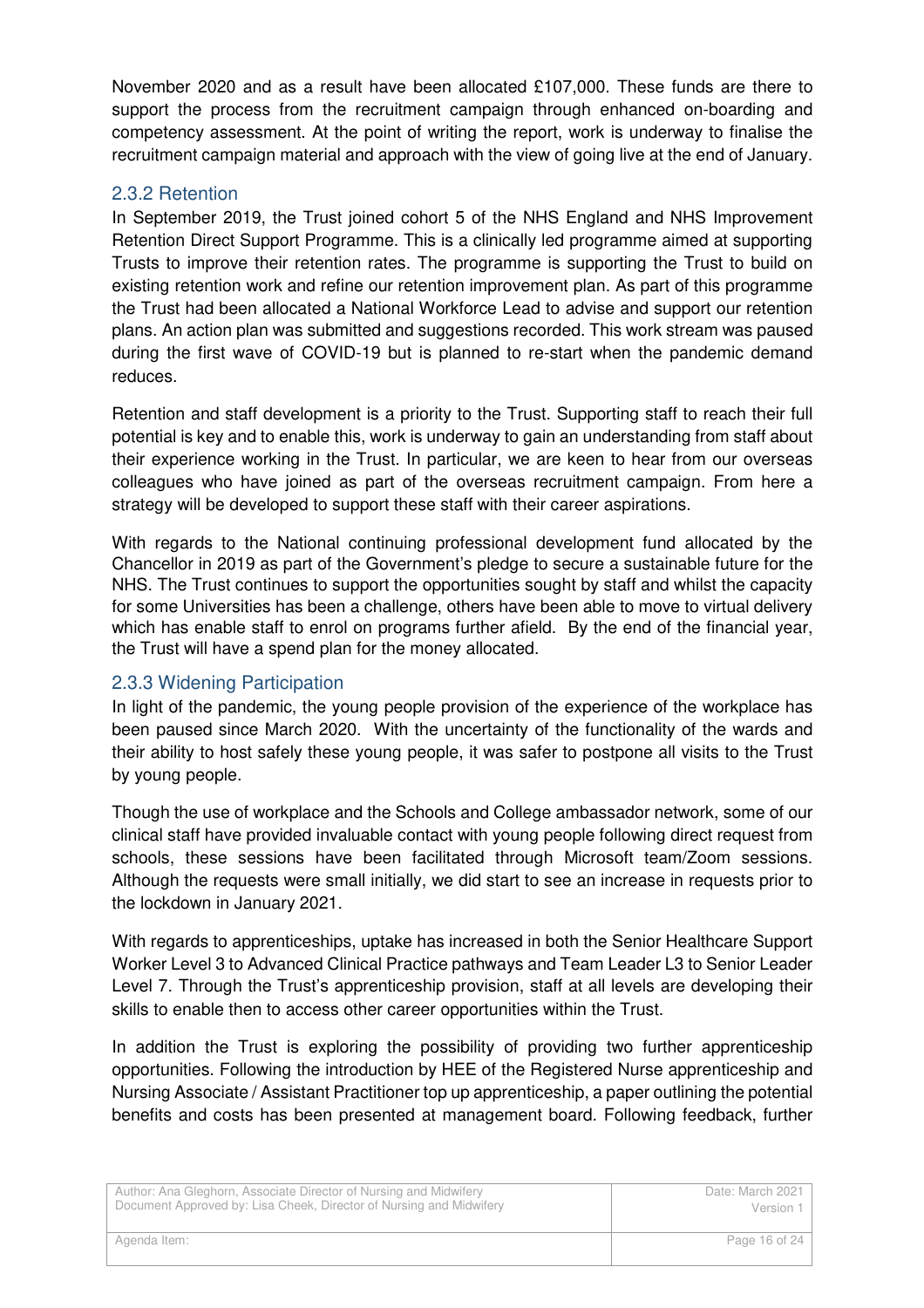work to explore potential funding opportunities for the first cohort of each program is now underway.

# **Expectation 3 Right Time and Place**

#### 3.1 Productive working and eliminating waste

The Trust have extended the role of the Mental Health Coordinator to 2023. The priorities remain to review patients' mental health needs and coordinate access to appropriate mental health support. There continues to be a service level agreement in place with Avon and Wiltshire Mental Health Partnership (AWP) to use Band 3 mental health trained health care assistants (HCA) within the Trust. These staff members support patients primarily with 1:1 care who have a mental health or challenging behaviour need. Two members of staff are requested for days and nights from AWP. Requests for patients who are high risk and therefore require 1:1 specialist care are supported by Registered Mental Health nurse's (RMN) or where available AWP HCA's.

During the summer the RMN requests remained low and patients needing extra support were cared for by either Trust HCA's or AWP HCA's. Towards the end of the year COVID-19 has had an impact and the number of staff picking up shifts has declined.

From September onwards there has been an increase in the number of RMN requested due to a number of reasons. COVID-19 has impacted on the number of staff off sick and therefore wards have been unable to manage 1:1 requests within their own numbers. Also AWP has had a number of wards closed to admissions due to COVID-19. This has impacted on the length of stay for these patients needing transfer and therefore the number of 1:1 requests. During this time there has also been an increase of shifts not being filled from both RMN's and AWP HCA's, the unfilled shifts tend to be mid-week day shifts which the wards have been navigating by using staff from the ward team to provide the 1:1 care.



#### 3.1.1 Trust Risk Register

As per NQB guidance, the Nursing and Midwifery Risks on the Trust Risk Register is included as appendix 1. There are two red risks and six amber staff related risks for the Trust. The Nurse and Midwifery Staffing Risks continue to be reported at the Nursing and Midwifery Workforce Planning Group

| Author: Ana Gleghorn, Associate Director of Nursing and Midwifery   | Date: March 2021 |
|---------------------------------------------------------------------|------------------|
| Document Approved by: Lisa Cheek, Director of Nursing and Midwifery | Version 1        |
| Agenda Item:                                                        | Page 17 of 24    |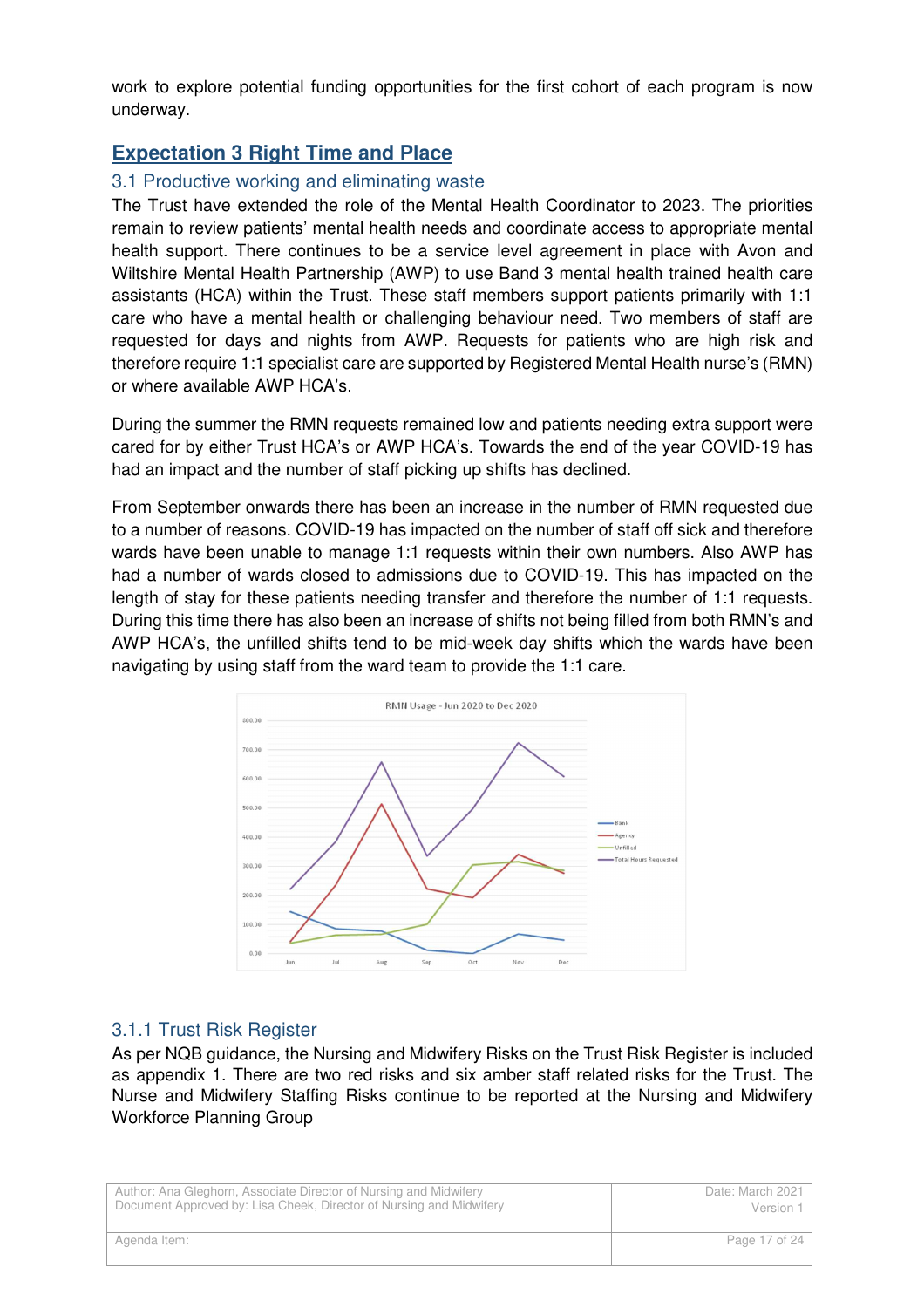## 3.2 Efficient Deployment & Flexibility

All in-patient adult areas are now live using SafeCare. SafeCare enables decisions around staff deployment to be made safely and effectively using real time patient acuity. Roll out of the new system hasn't been without its challenges which has resulted in the rostering team continuing to provide support to build confidence at department level and ensure consistency and accuracy with data entry. Via HealthRoster the matrons scrutinise all rosters, ensuring rosters are only published once key performance indicators are met.

#### 3.3 Efficient employment, minimising agency use.

The Trust continues working in collaboration with neighbouring organisations to drive down the use of high cost agencies. The standard rate introduced in 2019 remains in place for Tier 1 agencies with positive results. From December 2019, those local agencies which did not move to the standard rate card were restricted to booking shifts at the Trust to within 24 hours' of the shift start time and are referred to as Tier 3. However in light of the staff challenge posed by the current situation, it was agreed locally to increase this time frame to 72 hours. In addition, Tier 4 agencies are being escalated at 24 hours where a red flag triggered a patient safety concern. These amendments have been shared with colleagues through the temporary staffing oversight group, chaired by the Director of People.

The Graph below details the bank and agency fill rate from June 2020 to the end of December and whilst the Trust continues to use Tier 3 and Tier 4 agencies, shifts are primarily filled by bank and Tier 1 agencies. Work to further reduce Tier 3 and 4 use continues across of the Divisions.



#### Last 6 months by week

| Author: Ana Gleghorn, Associate Director of Nursing and Midwifery   | Date: March 2021 |
|---------------------------------------------------------------------|------------------|
| Document Approved by: Lisa Cheek, Director of Nursing and Midwifery | Version 1        |
| Agenda Item:                                                        | Page 18 of 24    |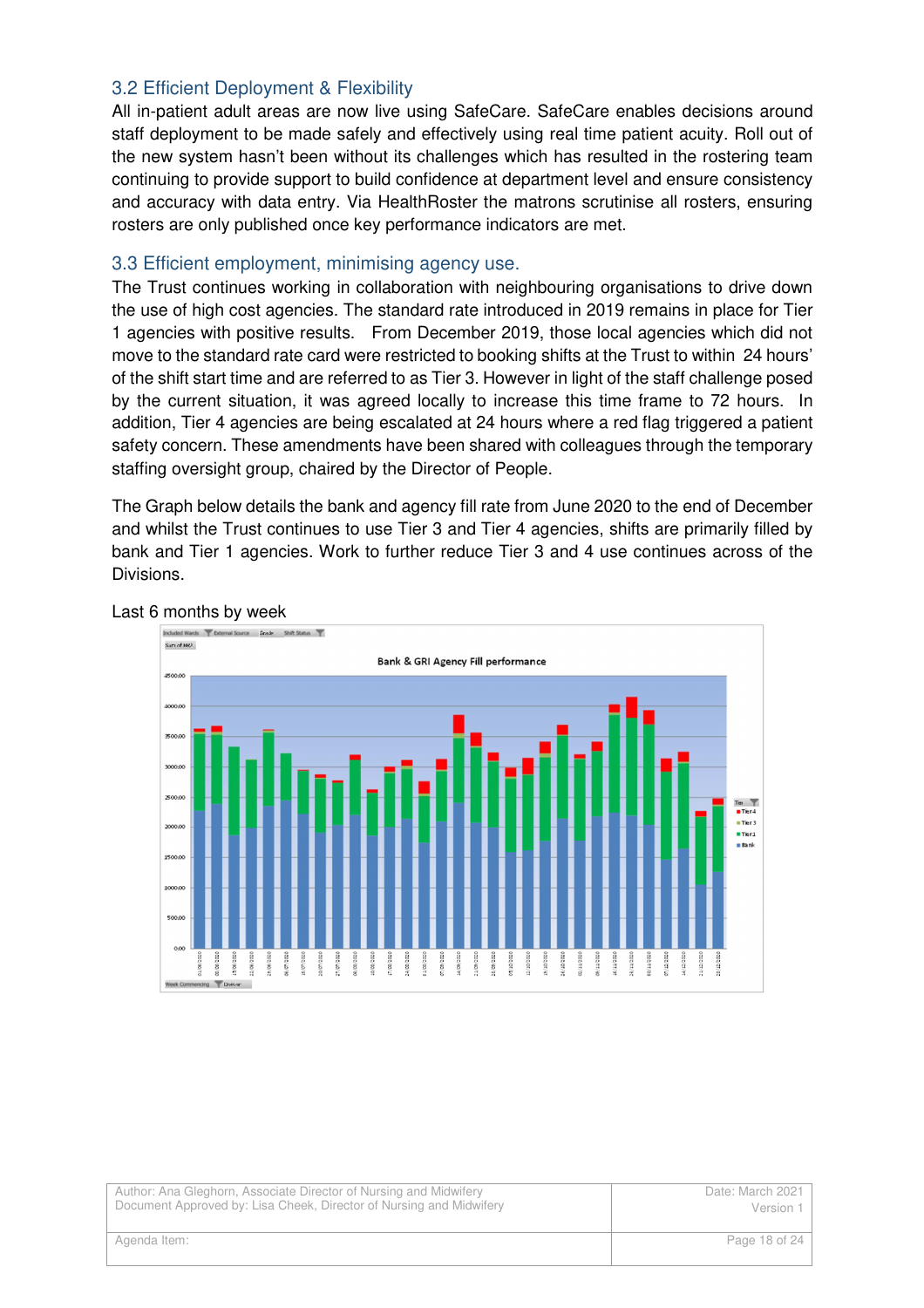#### Last 6 months, by month



# Summary

In summary, this report has captured the ongoing work priorities relating to safer staffing from across the three divisions, including the results of the most recent SNCT data collection. The Board has been updated on the work being undertaken to expand the workforce pipeline through new training opportunities and staff development programs. Increasing recruitment and retention of our workforce remains a priority and is reflected in the improving picture reported through the reduction in band 5 nurse vacancies. The Trust remains mindful nurse staffing continues to be a risk highlighted on the Trust risk register.

The Board is asked to note:

- The progress made with reducing the band 5 nurse vacancies.
- The collaboration with local organisations towards driving agency nurse costs down.
- The work of the widening participation team and collaborations across the Trust offering opportunities and inspiring future workforce.

| Author: Ana Gleghorn, Associate Director of Nursing and Midwifery   | Date: March 2021 |
|---------------------------------------------------------------------|------------------|
| Document Approved by: Lisa Cheek, Director of Nursing and Midwifery | Version 1        |
| Agenda Item:                                                        | Page 19 of 24    |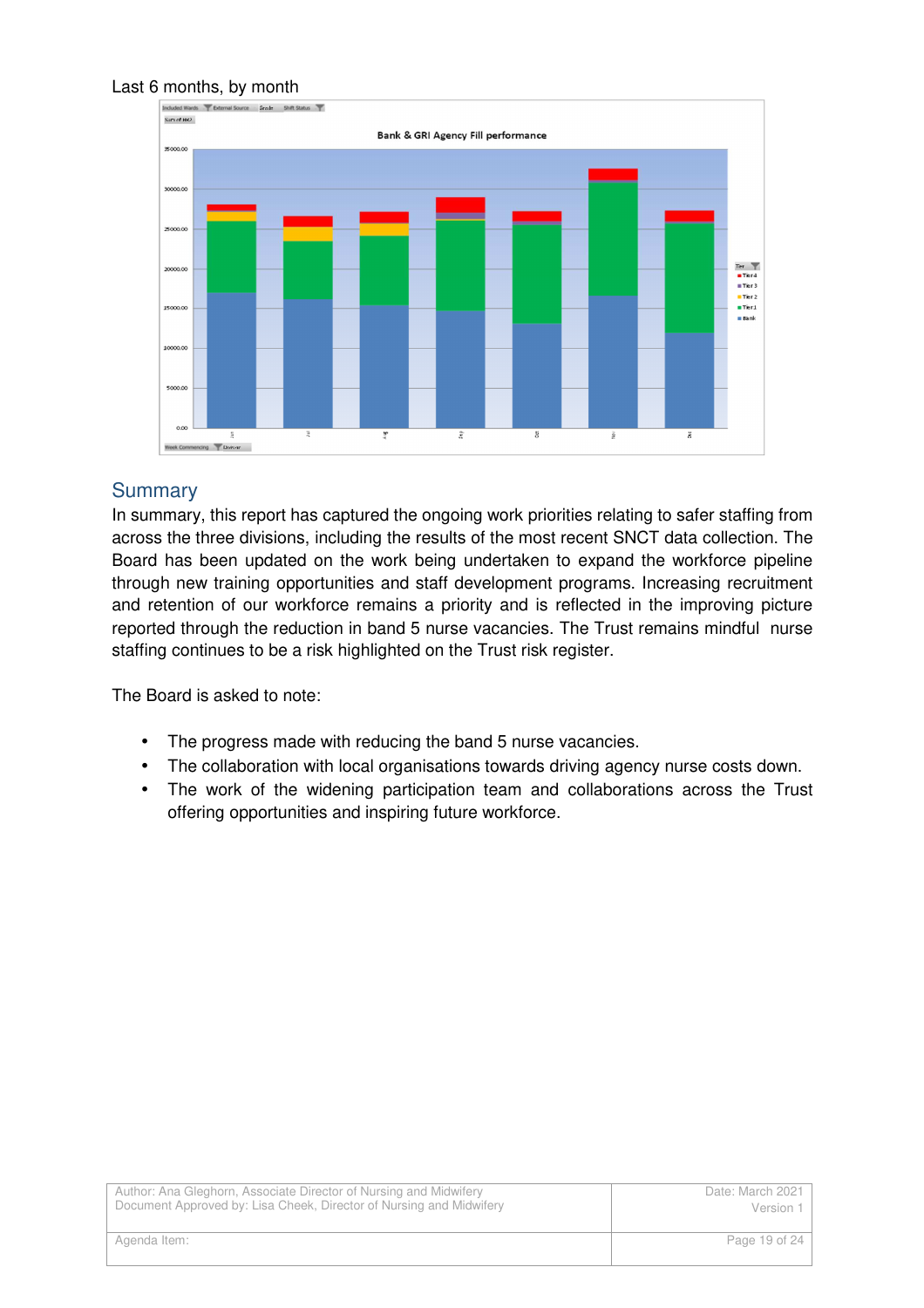| D    | Assessment<br>relating to                                                 | Existing controls in place                                                                                                                                                                                                                                                                                                                                                                                                                                                                                                                                                                                                                                                                                                                                                                                                                                                                                                                                                                                                                                                                                                                                                                                                                                                                                                                                                                                                                                                                                                                                                                                                                                                                                                                                                                                                                                                                                                     | Current<br><b>Risk</b><br>Score |
|------|---------------------------------------------------------------------------|--------------------------------------------------------------------------------------------------------------------------------------------------------------------------------------------------------------------------------------------------------------------------------------------------------------------------------------------------------------------------------------------------------------------------------------------------------------------------------------------------------------------------------------------------------------------------------------------------------------------------------------------------------------------------------------------------------------------------------------------------------------------------------------------------------------------------------------------------------------------------------------------------------------------------------------------------------------------------------------------------------------------------------------------------------------------------------------------------------------------------------------------------------------------------------------------------------------------------------------------------------------------------------------------------------------------------------------------------------------------------------------------------------------------------------------------------------------------------------------------------------------------------------------------------------------------------------------------------------------------------------------------------------------------------------------------------------------------------------------------------------------------------------------------------------------------------------------------------------------------------------------------------------------------------------|---------------------------------|
| 1255 | <b>Critical Care</b><br>escalation<br>(main<br>recovery)                  | 1. When the unit is approaching maximum occupancy the duty consultant and nurse in change will review all patients and<br>select the most appropriate, least compromised patients to relocate to main recovery.<br>2. The duty consultant and nurse in charge remain clinically accountable for critical care patients in main recovery.<br>3. When the unit is approaching escalation the nurse in charge / clinical manager will review staffing and attempt to provide<br>adequate staffing including within main recovery. All framework and non framework agency options are assessed to cover<br>this. Failure to achieve adequate staffing from CCS will result in recovery nurses facilitating escalation. In this event a<br>Datix will be raised and subsequent investigation completed.                                                                                                                                                                                                                                                                                                                                                                                                                                                                                                                                                                                                                                                                                                                                                                                                                                                                                                                                                                                                                                                                                                                             | 8                               |
| 1283 | Availability of<br>nursing<br>workforce to<br>manage<br>capacity<br>(WFN) | 1. RUH Nurse Bank, Pool and Agency (Framework) booking to cover gaps.<br>2. Ward Nurse staffing monitoring and deployments shift by shift with Matrons and 'RAG' rated planned vs actual staffing<br>deployment Board to support safe staffing levels Divisionally and across the Trust.<br>3. Nurse staffing Escalation Policy.<br>4. Recruitment and Retention Group Action Plan<br>Workforce Development and new roles and ways of working e.g. Developing Assistant Practitioner role (Band 4) to support<br>the nursing teams on wards.<br>5. Nursing Associates are a new role recently regulated by the NMC. The first cohort from the RUH are due to qualify in July<br>2019. There are several more cohorts going through the programme. The Trainee Nursing Associates are employed as<br>Band 3s whilst undertaking learning at the University of the West of England and whilst working clinically on their placement<br>wards throughout Medicine and Surgery.<br>6. Agency shifts being booked in advance and block bookings.<br>7. The Nursing and Midwifery Workforce Planning Group continues to meet monthly and monitor the overall staffing<br>situation.<br>8. Senior nurses continue to undertake the on call staffing rota to ensure appropriate requests for agency is made in a<br>timely fashion to support the wards when needed.<br>9. The RUH has embarked on an overseas nursing recruitment plan with a target to reach 80 registered nurses working<br>within the Trust by December 2019. As of January 2019, 103 overseas nursing have arrived in the country of which 88 have<br>gained registration with the NMC.<br>10. Some wards in Medicine and Surgery have registered therapists working to support nursing roles and activities in a<br>therapeutic manner to help mitigate against the nursing numbers.<br>11. Business Case approved for 120 nurses per year for the next 3 years. | 9                               |

#### **Appendix 1 Nursing and Midwifery Staffing Risks on the Trust Staff Risk Register**

| Author: Ana Gleghorn, Associate Director of Nursing and Midwifery<br>Document Approved by: Lisa Cheek, Director of Nursing and Midwifery | Date: March 2021<br>Version 1 |
|------------------------------------------------------------------------------------------------------------------------------------------|-------------------------------|
|                                                                                                                                          |                               |
| Agenda Item:                                                                                                                             | Page 20 of 24                 |
|                                                                                                                                          |                               |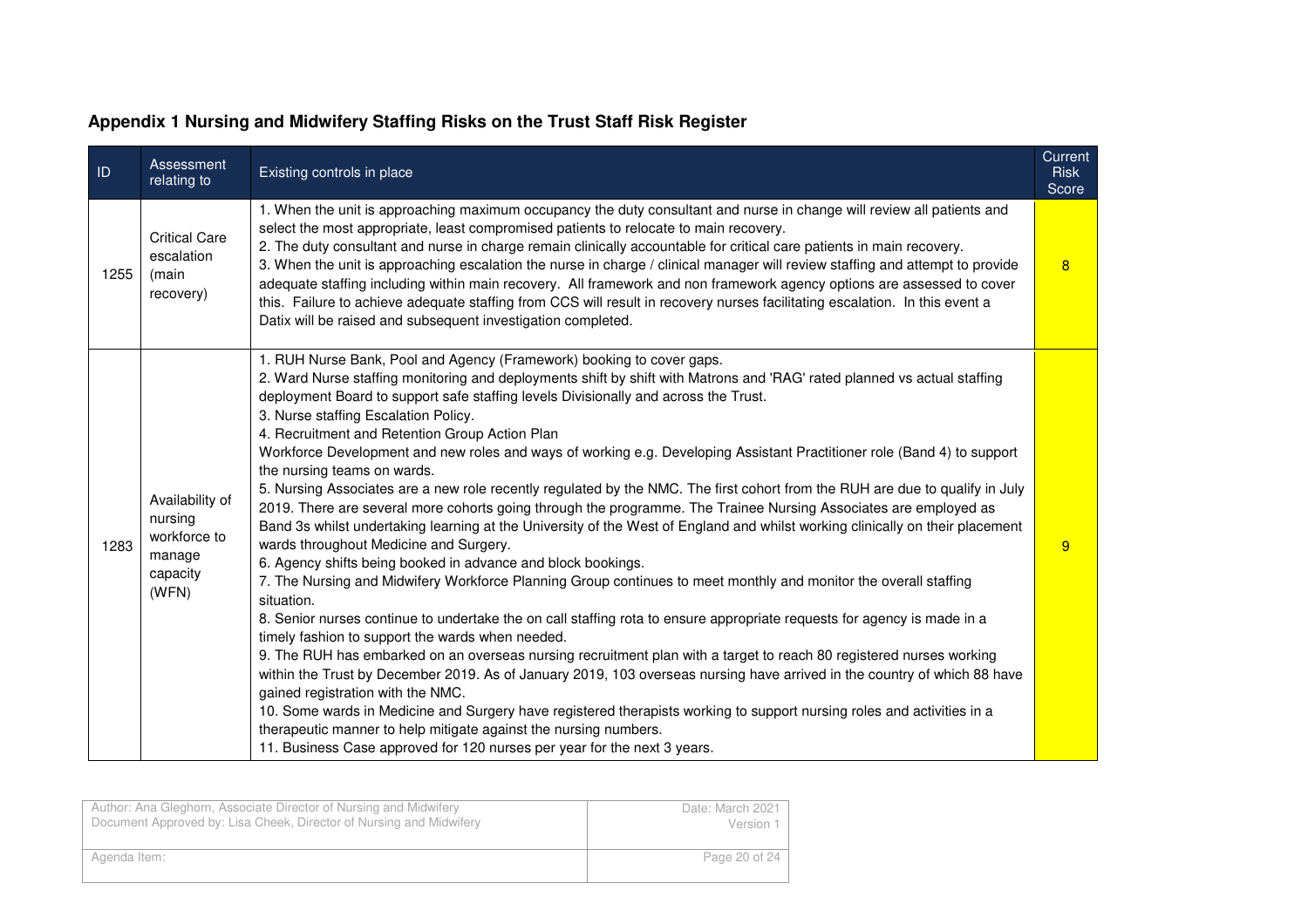| D    | Assessment<br>relating to                                                         | Existing controls in place                                                                                                                                                                                                                                                                                                                                                                                                                                                                                                                                                                                                                                                                                                                                                                                                                                                                                                                                                                                                                                                                                                                                                                                                                                                                                                                                                                                                | Current<br><b>Risk</b><br>Score |
|------|-----------------------------------------------------------------------------------|---------------------------------------------------------------------------------------------------------------------------------------------------------------------------------------------------------------------------------------------------------------------------------------------------------------------------------------------------------------------------------------------------------------------------------------------------------------------------------------------------------------------------------------------------------------------------------------------------------------------------------------------------------------------------------------------------------------------------------------------------------------------------------------------------------------------------------------------------------------------------------------------------------------------------------------------------------------------------------------------------------------------------------------------------------------------------------------------------------------------------------------------------------------------------------------------------------------------------------------------------------------------------------------------------------------------------------------------------------------------------------------------------------------------------|---------------------------------|
|      |                                                                                   | 12. Retention Plan submitted to NHSE as part of cohort 5 retention programme. Feedback due by the end of January 2020.<br>13. Funding opportunity for 7 assistant practitioners to undertake additional training and qualify as Nursing Associates                                                                                                                                                                                                                                                                                                                                                                                                                                                                                                                                                                                                                                                                                                                                                                                                                                                                                                                                                                                                                                                                                                                                                                        |                                 |
| 1307 | Nurse staffing<br>levels in<br><b>Critical Care</b><br>Services (Non<br>COVID-19) | 1. Active recruitment process for Band 5 nurses including rolling advert including recruitment to attrition.<br>2. Recruitment of both newly qualified and return to practice nurses.<br>3. Full back fill for any maternity leave.<br>4. Robust off duty management (Golden Rules/Carter Standards) and monthly review using a live establishment template.<br>This includes Band 7 cover in all daytime hours including weekends & Band 6 cover of 3x band 6's on nights (for skill mix,<br>support & contingency).<br>5. Increase our pool of specialist Critical Care bank nurses available to the unit and rota appropriately.<br>6. Overtime available for all staff including part time workers.<br>7. Robust health and wellbeing management process in place to support nurses whilst off sick and on their return to work.<br>HR scorecard in place reviewing appraisals, sickness, mandatory training and turnover/attrition in order to measure trends<br>and enable proactive management of the risk.<br>8. Structured education pathway from 'novice to expert' with funded degree and masters courses in both clinical and<br>managerial modules. The unit protects its full time supernumerary nurse educator.<br>9. Trial of self-sufficient staffing model, allowing flexibility within the nursing rota and reducing nursing resource working<br>outside of critical care (October 2017 - March 2018). | 9                               |
| 1614 | Nurse staffing<br>on Children's<br>Ward                                           | Recruitment plan.<br>Booking of bank and agency.                                                                                                                                                                                                                                                                                                                                                                                                                                                                                                                                                                                                                                                                                                                                                                                                                                                                                                                                                                                                                                                                                                                                                                                                                                                                                                                                                                          | 10                              |
| 1689 | International<br>recruitment of<br><b>Nurses</b>                                  | Fortnightly meeting of International project group which includes an Estates and Facilities representative. Fortnightly<br>candidate pipeline produced which estimates approximate start dates.<br>Vacancies back-filled with Bank/Agency nurses.                                                                                                                                                                                                                                                                                                                                                                                                                                                                                                                                                                                                                                                                                                                                                                                                                                                                                                                                                                                                                                                                                                                                                                         | 6                               |
| 1867 | Inadequate<br>nurse staffing<br>as a result of                                    | 1. Engagement events with tier 1 to identify further opportunities to increase fill rate.<br>2. Standard rate card has resulted in a pay increase for agencies under tier 1<br>3. re-engage with tier 3 to understand why they are unable / unwilling to adopt the standard rate card.<br>4. Local bank incentives introduced in ED and MAU. Plans in place to introduce an 'allocation on arrival' incentive                                                                                                                                                                                                                                                                                                                                                                                                                                                                                                                                                                                                                                                                                                                                                                                                                                                                                                                                                                                                             | 12                              |

| Author: Ana Gleghorn, Associate Director of Nursing and Midwifery   | Date: March 2021 |
|---------------------------------------------------------------------|------------------|
| Document Approved by: Lisa Cheek, Director of Nursing and Midwifery | Version 1        |
| Agenda Item:                                                        | Page 21 of 24    |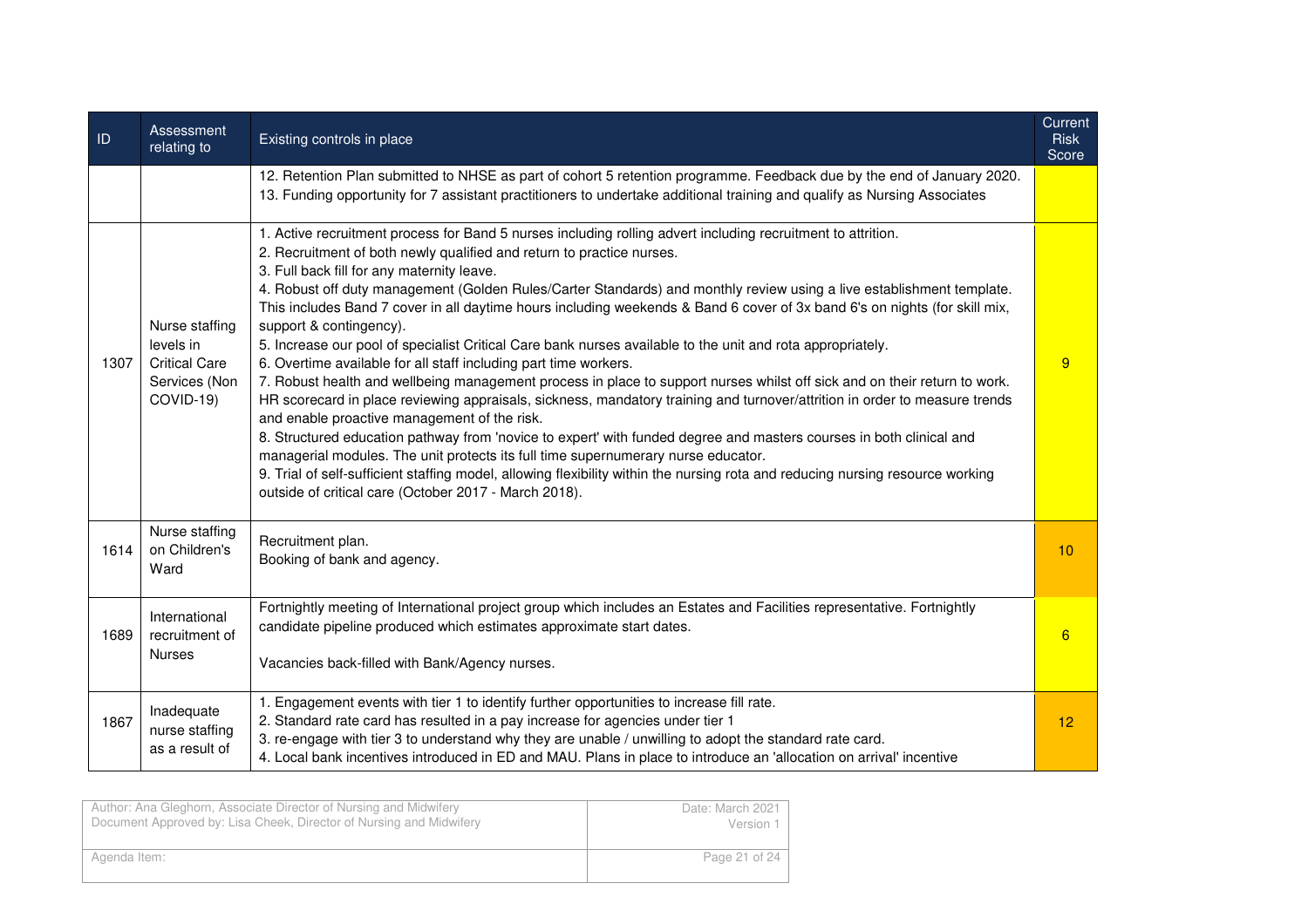| ID   | Assessment<br>relating to                                                                                                                           | Existing controls in place                                                                                                                                                                                                                                                                                                                                                                                                                                                                                                                                                                                                                                                                                                                                 | <b>Current</b><br><b>Risk</b><br>Score |
|------|-----------------------------------------------------------------------------------------------------------------------------------------------------|------------------------------------------------------------------------------------------------------------------------------------------------------------------------------------------------------------------------------------------------------------------------------------------------------------------------------------------------------------------------------------------------------------------------------------------------------------------------------------------------------------------------------------------------------------------------------------------------------------------------------------------------------------------------------------------------------------------------------------------------------------|----------------------------------------|
|      | the Switchoff<br>Project                                                                                                                            | 5. Trust wide comms explaining the purpose of the project and the incentives.<br>6. Trusts across the collaborative have experienced a significant increase in Tier 1 fill rates. However, there has also been<br>an increase in demand for temporary staffing. Work ongoing with the rest of the collaborative to review the impact of the<br>project and establish what the next phase will be                                                                                                                                                                                                                                                                                                                                                           |                                        |
| 1979 | inadequate<br>registered<br>nursing<br>resource in<br>oncology OPD                                                                                  | Ask RN to work additional hours to cover colleagues absence on day they do not normally work.<br>$\bullet$<br>Request bank / agency<br>Current long line agency cover to mitigate safety risks<br>Recruitment has now become divisional driver with support from comms regarding advertising                                                                                                                                                                                                                                                                                                                                                                                                                                                               | 9                                      |
| 2004 | Reunification<br>of Pierce Ward<br>staff                                                                                                            | The majority of staff are holding for the reunification of the ward team<br>Pierce ward will re-open as a ward in D1 from 1st October 2020<br>Pierce Ward team reunited as one team (however the ward remains with no permanent base).                                                                                                                                                                                                                                                                                                                                                                                                                                                                                                                     | 6                                      |
| 2010 | ICU workforce<br>to manage<br>COVID-19<br>workload                                                                                                  | Bank & Agency in use - including long-line agency<br>$\bullet$<br>Reservist nurses in place<br>$\bullet$<br>Anaesthesia team reallocated to ICU only<br>$\bullet$<br>Workforce business case in development<br>See Mitigation to risk 2106                                                                                                                                                                                                                                                                                                                                                                                                                                                                                                                 | 12                                     |
| 2075 | Risk that<br>patient safety<br>will be affected<br>by inadequate<br>Medical and<br>Nursing<br>staffing within<br>Emergency<br>Department<br>and UTC | Pre booking of agency staff. Ongoing recruitment effort. Upskilling and training for existing ENPs to enable them to<br>$\bullet$<br>have the skills to see UTC patients<br>Lead GP making every effort to attract rota fill from local GPs.<br>$\bullet$<br>Moving a nurse from present funded establishment to cover paediatric area on every shift - at times this reduces<br>$\bullet$<br>the staffing in other areas of the department, or it is not able to be covered leaving the paediatric area without a<br>nurse<br>No funding for extra doctors at night - no existing control in place<br>$\bullet$<br>Fluidity within nursing staff to move to cover one patient in Red Resus however no existing controls in place for<br>multiple patients | 16                                     |

| Author: Ana Gleghorn, Associate Director of Nursing and Midwifery   | Date: March 2021 |
|---------------------------------------------------------------------|------------------|
| Document Approved by: Lisa Cheek, Director of Nursing and Midwifery | Version 1        |
| Agenda Item:                                                        | Page 22 of 24    |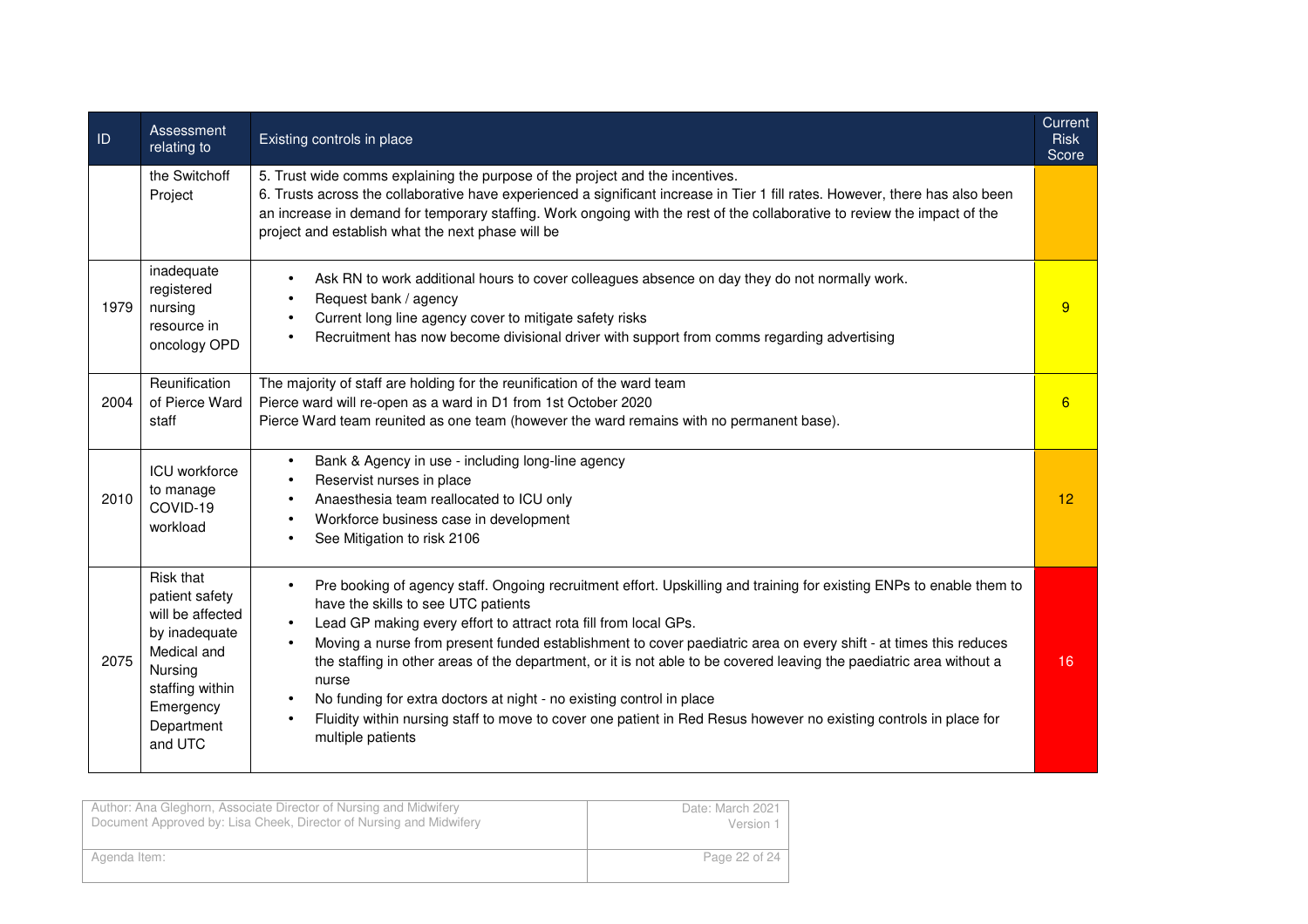| ID   | Assessment<br>relating to                                                               | Existing controls in place                                                                                                                                                                                                                                                                                                                                                                                                                                                                                                                                                                                                                                                                                                                                                                         | Current<br><b>Risk</b><br>Score |
|------|-----------------------------------------------------------------------------------------|----------------------------------------------------------------------------------------------------------------------------------------------------------------------------------------------------------------------------------------------------------------------------------------------------------------------------------------------------------------------------------------------------------------------------------------------------------------------------------------------------------------------------------------------------------------------------------------------------------------------------------------------------------------------------------------------------------------------------------------------------------------------------------------------------|---------------------------------|
| 2076 | Registered<br>nurse vacancy<br>on Pierce<br>Ward                                        | Long line agency requests in place.<br>Pool staff allocation to Pierce<br>Staff being offered additional shifts.<br>Agency staff requests in advance.<br>Effective roster management<br>Matrons and senior charge nurse review of staffing levels<br>Staff moved from other wards to support.                                                                                                                                                                                                                                                                                                                                                                                                                                                                                                      | 12                              |
| 2084 | Increased staff<br>absence due<br>to COVID-19<br>(shielding,<br>isolation,<br>sickness) | Lateral testing twice per week for all staff<br>$\bullet$<br>Senior nurse review of all staffing and oversight. PPE guidance and PPE readily available for all staff.<br>Staffing command central for all staff. Rapid staff swabbing available for critical staff.<br>Staff risk assessments for all staff and appropriate redeployment.<br>Allocate roster system and safe care for majority of inpatient areas.<br>Daily outbreak meeting.<br>Staffing resource as part of Bronze/Silver/ Gold.<br>Use of reservists and temporary staff to support.<br>Trust wide staffing oversight.                                                                                                                                                                                                          | 15                              |
| 2088 | Increased staff<br>absence due<br>to COVID-19                                           | Lateral testing twice per week for all staff<br>Senior nurse review of all staffing and oversight. PPE guidance and PPE readily available for all staff.<br>Staffing command central for all staff.<br>Rapid staff swabbing available for critical staff.<br>Staff risk assessments for all staff and appropriate redeployment.<br>Allocate roster system and safe care for majority of inpatient areas.<br>Daily outbreak meeting.<br>$\bullet$<br>Staffing resource as part of Bronze/Silver/ Gold.<br>$\bullet$<br>Use of reservists and temporary staff to support.<br>Trust wide staffing oversight.<br>Green Pathway staff to remain as part of Green pathway and not work trust wide.<br>Daily workforce review in place from 27.1.2021 chaired by Div DON and all 3 divisions represented. | 12                              |

| Author: Ana Gleghorn, Associate Director of Nursing and Midwifery<br>Document Approved by: Lisa Cheek, Director of Nursing and Midwifery | Date: March 2021<br>Version 1 |
|------------------------------------------------------------------------------------------------------------------------------------------|-------------------------------|
|                                                                                                                                          |                               |
| Agenda Item:                                                                                                                             | Page 23 of 24                 |
|                                                                                                                                          |                               |